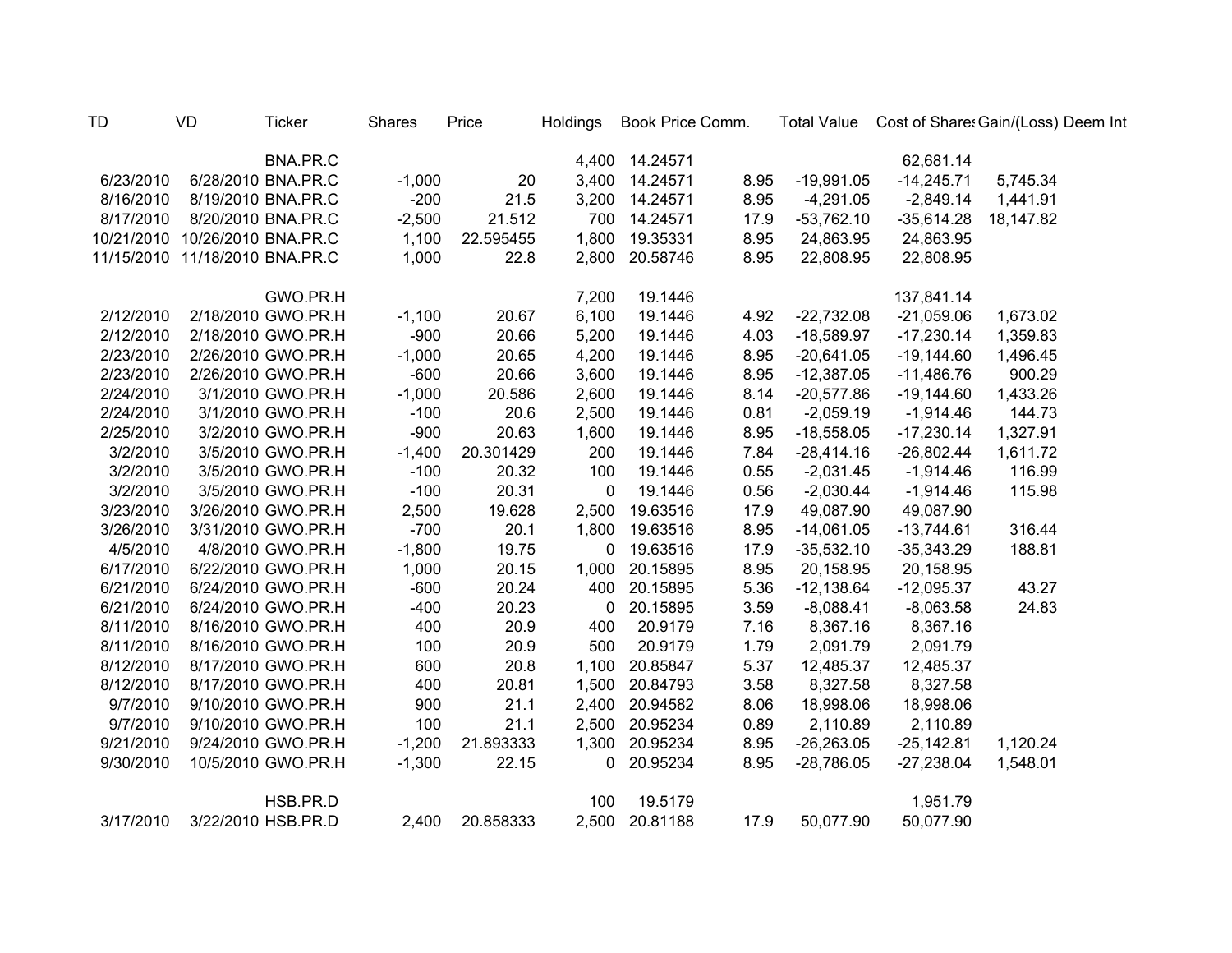| 6/16/2010  | 6/21/2010 HSB.PR.D  | 1,000    | 20.65     | 3,500 | 20.76818 | 8.95  | 20,658.95    | 20,658.95    |           |
|------------|---------------------|----------|-----------|-------|----------|-------|--------------|--------------|-----------|
| 7/8/2010   | 7/13/2010 HSB.PR.D  | $-2,000$ | 21.4      | 1,500 | 20.76818 | 17.9  | $-42,782.10$ | $-41,536.37$ | 1,245.73  |
| 7/9/2010   | 7/14/2010 HSB.PR.D  | $-1,500$ | 21.25     | 0     | 20.76818 | 8.95  | $-31,866.05$ | $-31,152.27$ | 713.78    |
| 11/9/2010  | 11/15/2010 HSB.PR.D | 1,000    | 23.27     | 1,000 | 23.27895 | 8.95  | 23,278.95    | 23,278.95    |           |
| 11/10/2010 | 11/16/2010 HSB.PR.D | 600      | 23.331667 | 1,600 | 23.30431 | 8.95  | 14,007.95    | 14,007.95    |           |
| 11/29/2010 | 12/2/2010 HSB.PR.D  | $-1,600$ | 23.8      | 0     | 23.30431 | 8.94  | $-38,071.06$ | $-37,286.90$ | 784.16    |
|            | GWO.PR.I            |          |           | 7,600 | 18.6222  |       |              | 141,528.75   |           |
| 3/2/2010   | 3/5/2010 GWO.PR.I   | $-500$   | 18.84     | 7,100 | 18.6222  | 8.95  | $-9,411.05$  | $-9,311.10$  | 99.95     |
| 3/5/2010   | 3/10/2010 GWO.PR.I  | $-700$   | 18.847143 | 6,400 | 18.6222  | 8.95  | $-13,184.05$ | $-13,035.54$ | 148.51    |
| 3/5/2010   | 3/10/2010 GWO.PR.I  | 900      | 18.937778 | 7,300 | 18.66221 | 8.05  | 17,052.05    | 17,052.05    |           |
| 3/5/2010   | 3/10/2010 GWO.PR.I  | 100      | 18.93     | 7,400 | 18.66595 | 0.9   | 1,893.90     | 1,893.90     |           |
| 3/23/2010  | 3/26/2010 GWO.PR.I  | $-2,700$ | 18.56     | 4,700 | 18.66595 | 26.85 | $-50,085.15$ | $-50,398.07$ | $-312.92$ |
| 3/29/2010  | 4/1/2010 GWO.PR.I   | $-3,100$ | 18.875161 | 1,600 | 18.66595 | 26.85 | $-58,486.15$ | $-57,864.46$ | 621.69    |
| 4/5/2010   | 4/8/2010 GWO.PR.I   | $-400$   | 18.4      | 1,200 | 18.66595 | 8.95  | $-7,351.05$  | $-7,466.38$  | $-115.33$ |
| 4/7/2010   | 4/12/2010 GWO.PR.I  | $-1,200$ | 18.2      | 0     | 18.66595 | 8.95  | $-21,831.05$ | $-22,399.14$ | $-568.09$ |
| 6/18/2010  | 6/23/2010 GWO.PR.I  | 1,000    | 18.689    | 1,000 | 18.69714 | 8.14  | 18,697.14    | 18,697.14    |           |
| 6/18/2010  | 6/23/2010 GWO.PR.I  | 100      | 18.68     | 1,100 | 18.69632 | 0.81  | 1,868.81     | 1,868.81     |           |
| 6/23/2010  | 6/28/2010 GWO.PR.I  | 2,000    | 18.74     | 3,100 | 18.73027 | 17.9  | 37,497.90    | 37,497.90    |           |
| 6/25/2010  | 6/30/2010 GWO.PR.I  | 1,300    | 18.846154 | 4,400 | 18.76607 | 6.84  | 24,506.84    | 24,506.84    |           |
| 6/25/2010  | 6/30/2010 GWO.PR.I  | 400      | 18.83     | 4,800 | 18.77183 | 2.11  | 7,534.11     | 7,534.11     |           |
| 7/14/2010  | 7/19/2010 GWO.PR.I  | $-3,500$ | 19.106    | 1,300 | 18.77183 | 24.86 | $-66,846.14$ | $-65,701.42$ | 1,144.72  |
| 7/14/2010  | 7/19/2010 GWO.PR.I  | $-1,000$ | 19.22     | 300   | 18.77183 | 1.99  | $-19,218.01$ | $-18,771.83$ | 446.18    |
| 7/14/2010  | 7/19/2010 GWO.PR.I  | $-300$   | 19.31     | 0     | 18.77183 | 0     | $-5,793.00$  | $-5,631.55$  | 161.45    |
| 7/27/2010  | 7/30/2010 GWO.PR.I  | 2,700    | 19.157037 | 2,700 | 19.16698 | 26.85 | 51,750.85    | 51,750.85    |           |
| 7/27/2010  | 7/30/2010 GWO.PR.I  | 300      | 19.18     | 3,000 | 19.16828 | 0     | 5,754.00     | 5,754.00     |           |
| 7/29/2010  | 8/4/2010 GWO.PR.I   | $-1,900$ | 19.353684 | 1,100 | 19.16828 | 17.9  | $-36,754.10$ | $-36,419.74$ | 334.36    |
| 8/6/2010   | 8/11/2010 GWO.PR.I  | 1,000    | 19.33     | 2,100 | 19.24955 | 8.95  | 19,338.95    | 19,338.95    |           |
| 8/9/2010   | 8/12/2010 GWO.PR.I  | 1,000    | 19.33     | 3,100 | 19.27839 | 8.95  | 19,338.95    | 19,338.95    |           |
| 8/27/2010  | 9/1/2010 GWO.PR.I   | $-1,200$ | 19.63     | 1,900 | 19.27839 | 5.37  | $-23,550.63$ | $-23,134.07$ | 416.56    |
| 8/27/2010  | 9/1/2010 GWO.PR.I   | $-800$   | 19.61625  | 1,100 | 19.27839 | 3.58  | $-15,689.42$ | $-15,422.71$ | 266.71    |
| 9/1/2010   | 9/7/2010 GWO.PR.I   | $-1,100$ | 19.531818 | 0     | 19.27839 | 8.95  | $-21,476.05$ | $-21,206.23$ | 269.82    |
| 9/20/2010  | 9/23/2010 GWO.PR.I  | 800      | 20.29     | 800   | 20.29896 | 7.17  | 16,239.17    | 16,239.17    |           |
| 9/20/2010  | 9/23/2010 GWO.PR.I  | 200      | 20.3      | 1,000 | 20.30095 | 1.78  | 4,061.78     | 4,061.78     |           |
| 9/22/2010  | 9/27/2010 GWO.PR.I  | 1,000    | 20.444    | 2,000 | 20.37695 | 8.95  | 20,452.95    | 20,452.95    |           |
| 9/23/2010  | 9/28/2010 GWO.PR.I  | 1,200    | 20.424167 | 3,200 | 20.39885 | 13.42 | 24,522.42    | 24,522.42    |           |
| 9/23/2010  | 9/28/2010 GWO.PR.I  | 200      | 20.54     | 3,400 | 20.40847 | 4.48  | 4,112.48     | 4,112.48     |           |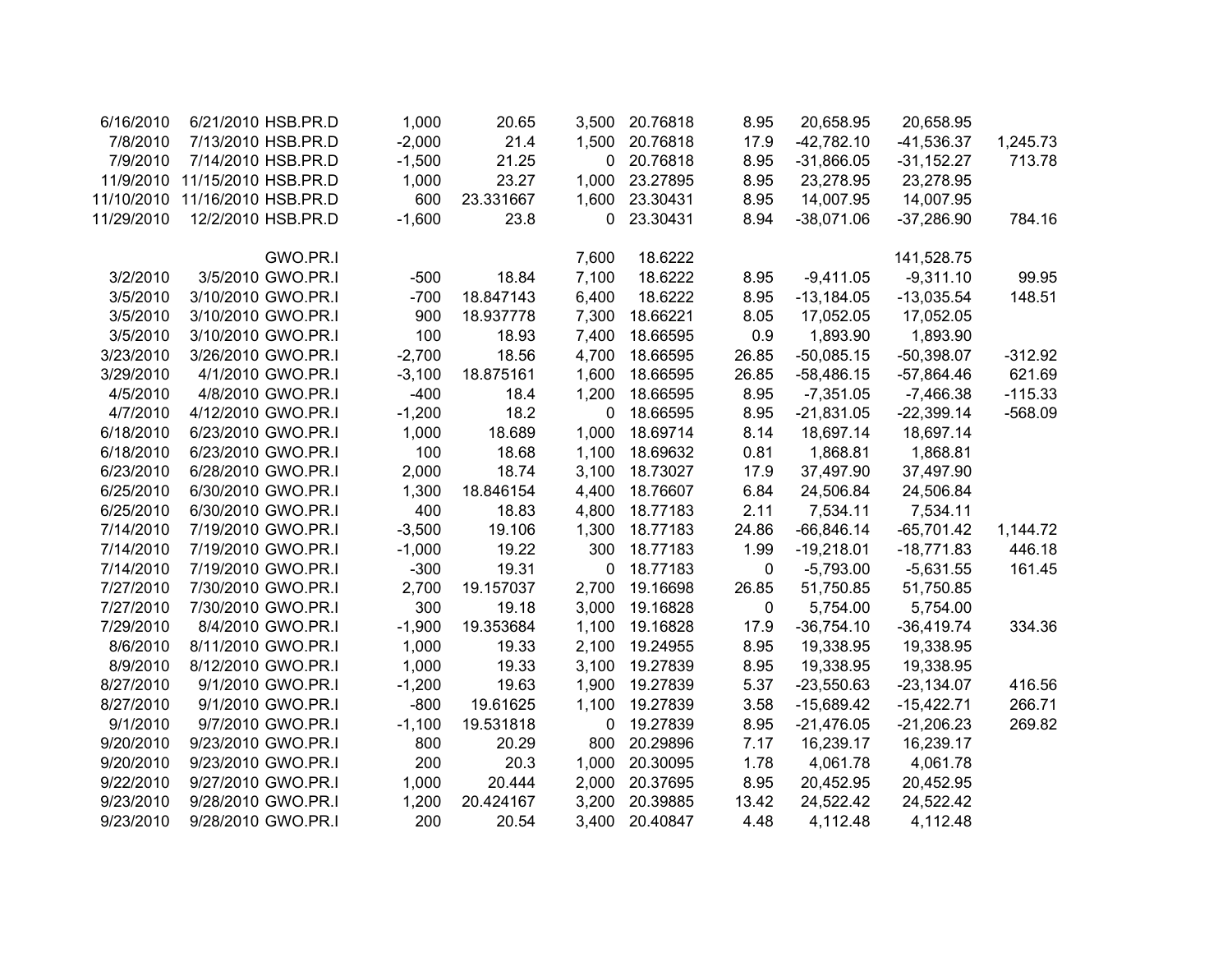| 9/23/2010 | 9/28/2010 GWO.PR.I | 100      | 20.59     | 3,500  | 20.41366 | 0     | 2,059.00     | 2,059.00     |             |
|-----------|--------------------|----------|-----------|--------|----------|-------|--------------|--------------|-------------|
| 9/24/2010 | 9/29/2010 GWO.PR.I | 2,200    | 20.5      | 5,700  | 20.44855 | 8.95  | 45,108.95    | 45,108.95    |             |
|           |                    |          |           |        |          |       |              |              |             |
|           | SLF.PR.E           |          |           | 9,200  | 18.86616 |       |              | 173,568.65   |             |
| 1/15/2010 | 1/20/2010 SLF.PR.E | $-1,000$ | 19.84     | 8,200  | 18.86616 | 8.95  | $-19,831.05$ | $-18,866.16$ | 964.89      |
| 1/19/2010 | 1/22/2010 SLF.PR.E | $-3,500$ | 20        | 4,700  | 18.86616 | 26.85 | $-69,973.15$ | $-66,031.55$ | 3,941.60    |
| 5/6/2010  | 5/11/2010 SLF.PR.E | 2,000    | 17.56     | 6,700  | 18.47893 | 17.9  | 35,137.90    | 35,137.90    |             |
| 5/11/2010 | 5/14/2010 SLF.PR.E | 1,100    | 17.53     | 7,800  | 18.34626 | 8.95  | 19,291.95    | 19,291.95    |             |
| 5/28/2010 | 6/2/2010 SLF.PR.E  | 1,000    | 17.49     | 8,800  | 18.24997 | 8.95  | 17,498.95    | 17,498.95    |             |
| 6/28/2010 | 7/2/2010 SLF.PR.E  | 2,000    | 18.6195   | 10,800 | 18.32006 | 17.9  | 37,256.90    | 37,256.90    |             |
| 9/21/2010 | 9/24/2010 SLF.PR.E | $-1,000$ | 20.13     | 9,800  | 18.32006 | 8.95  | $-20,121.05$ | $-18,320.06$ | 1,800.99    |
|           |                    |          |           |        |          |       |              |              |             |
|           | SLF.PR.D           |          |           | 2,600  | 18.71028 |       |              | 48,646.72    |             |
| 2/26/2010 | 3/3/2010 SLF.PR.D  | $-300$   | 18.91     | 2,300  | 18.71028 | 8.95  | $-5,664.05$  | $-5,613.08$  | 50.97       |
| 3/3/2010  | 3/8/2010 SLF.PR.D  | $-1,500$ | 18.819333 | 800    | 18.71028 | 15.83 | $-28,213.17$ | $-28,065.41$ | 147.76      |
| 3/3/2010  | 3/8/2010 SLF.PR.D  | $-500$   | 18.78     | 300    | 18.71028 | 0     | $-9,390.00$  | $-9,355.14$  | 34.86       |
| 3/3/2010  | 3/8/2010 SLF.PR.D  | $-200$   | 18.82     | 100    | 18.71028 | 1.38  | $-3,762.62$  | $-3,742.06$  | 20.56       |
| 3/3/2010  | 3/8/2010 SLF.PR.D  | $-100$   | 18.84     | 0      | 18.71028 | 0.69  | $-1,883.31$  | $-1,871.03$  | 12.28       |
| 6/21/2010 | 6/24/2010 SLF.PR.D | 6,800    | 18.350154 | 6,800  | 18.35526 | 34.75 | 124,815.80   | 124,815.80   |             |
| 6/29/2010 | 7/5/2010 SLF.PR.D  | 400      | 18.4      | 7,200  | 18.35899 | 8.95  | 7,368.95     | 7,368.95     |             |
| 9/20/2010 | 9/23/2010 SLF.PR.D | $-1,000$ | 19.89     | 6,200  | 18.35899 | 8.95  | $-19,881.05$ | $-18,358.99$ | 1,522.06    |
| 9/30/2010 | 10/5/2010 SLF.PR.D | $-1,200$ | 19.990833 | 5,000  | 18.35899 | 5.12  | $-23,983.88$ | $-22,030.79$ | 1,953.09    |
| 9/30/2010 | 10/5/2010 SLF.PR.D | $-900$   | 20        | 4,100  | 18.35899 | 3.83  | $-17,996.17$ | $-16,523.09$ | 1,473.08    |
|           |                    |          |           |        |          |       |              |              |             |
|           | CM.PR.I            |          |           | 6,200  | 18.99483 |       |              | 117,767.96   |             |
| 1/6/2010  | 1/11/2010 CM.PR.I  | 1,000    | 20.41     | 7,200  | 19.19263 | 8.95  | 20,418.95    | 20,418.95    |             |
| 2/9/2010  | 2/12/2010 CM.PR.I  | 1,900    | 20.29     | 9,100  | 19.42268 | 8.5   | 38,559.50    | 38,559.50    |             |
| 2/9/2010  | 2/12/2010 CM.PR.I  | 100      | 20.28     | 9,200  | 19.43205 | 0.45  | 2,028.45     | 2,028.45     |             |
| 4/7/2010  | 4/12/2010 CM.PR.I  | $-3,000$ | 18.766667 | 6,200  | 19.43205 | 26.85 | $-56,273.15$ | $-58,296.15$ | $-2,023.00$ |
| 4/16/2010 | 4/21/2010 CM.PR.I  | $-900$   | 19.15     | 5,300  | 19.43205 | 8.06  | $-17,226.94$ | $-17,488.85$ | $-261.91$   |
| 4/16/2010 | 4/21/2010 CM.PR.I  | $-100$   | 19.16     | 5,200  | 19.43205 | 0.89  | $-1,915.11$  | $-1,943.21$  | $-28.10$    |
| 4/29/2010 | 5/4/2010 CM.PR.I   | $-1,100$ | 18.831818 | 4,100  | 19.43205 | 8.95  | $-20,706.05$ | $-21,375.26$ | $-669.21$   |
| 5/3/2010  | 5/6/2010 CM.PR.I   | $-2,800$ | 18.940714 | 1,300  | 19.43205 | 26.85 | $-53,007.15$ | $-54,409.74$ | $-1,402.59$ |
| 5/5/2010  | 5/10/2010 CM.PR.I  | $-1,300$ | 18.93     | 0      | 19.43205 | 8.95  | $-24,600.05$ | $-25,261.67$ | $-661.62$   |
| 6/4/2010  | 6/9/2010 CM.PR.I   | 2,400    | 19.28875  | 2,400  | 19.29583 | 17    | 46,310.00    | 46,310.00    |             |
| 6/4/2010  | 6/9/2010 CM.PR.I   | 100      | 19.27     | 2,500  | 19.29516 | 0.9   | 1,927.90     | 1,927.90     |             |
| 6/11/2010 | 6/16/2010 CM.PR.I  | 2,600    | 19.776538 | 5,100  | 19.54513 | 23.28 | 51,442.28    | 51,442.28    |             |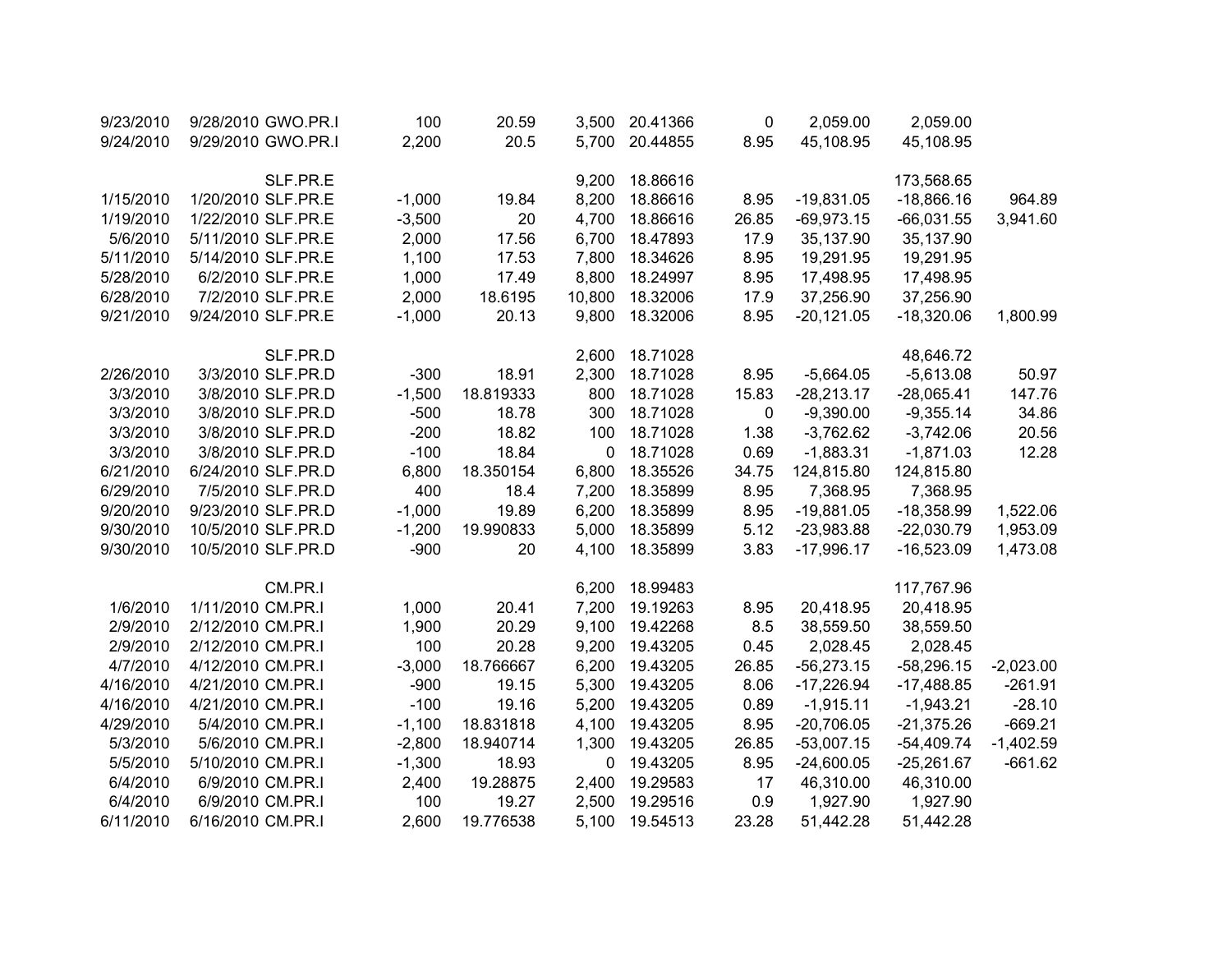| 6/11/2010  | 6/16/2010 CM.PR.I              |                    | 400      | 19.76     | 5,500  | 19.56141       | 3.57  | 7,907.57      | 7,907.57      |           |
|------------|--------------------------------|--------------------|----------|-----------|--------|----------------|-------|---------------|---------------|-----------|
| 6/15/2010  | 6/18/2010 CM.PR.I              |                    | 3,300    | 19.843939 | 8,800  | 19.67041       | 26.85 | 65,511.85     | 65,511.85     |           |
| 11/5/2010  | 11/10/2010 CM.PR.I             |                    | $-4,500$ | 22.806444 | 4,300  | 19.67041       | 31.32 | $-102,597.68$ | $-88,516.84$  | 14,080.84 |
| 11/5/2010  | 11/10/2010 CM.PR.I             |                    | $-4,300$ | 22.856047 | 0      | 19.67041       | 31.33 | $-98,249.67$  | $-84,582.76$  | 13,666.91 |
|            |                                | SLF.PR.B           |          |           | 6,400  | 19.59717       |       |               | 125,421.88    |           |
| 1/15/2010  | 1/20/2010 SLF.PR.B             |                    | 1,000    | 20.897    | 7,400  | 19.77403       | 8.95  | 20,905.95     | 20,905.95     |           |
| 1/19/2010  | 1/22/2010 SLF.PR.B             |                    | 4,000    | 20.935    | 11,400 | 20.18374       | 26.85 | 83,766.85     | 83,766.85     |           |
| 6/11/2010  | 6/15/2010 SLF.PR.B             |                    | $-2,000$ | 19.96     | 9,400  | 20.18374       | 17.9  | $-39,902.10$  | $-40,367.49$  | $-465.39$ |
| 6/21/2010  | 6/24/2010 SLF.PR.B             |                    | $-5,700$ | 20.161044 |        | 3,700 20.18374 | 34.75 | $-114,883.20$ | $-115,047.34$ | $-164.14$ |
| 7/12/2010  | 7/15/2010 SLF.PR.B             |                    | $-100$   | 20.43     | 3,600  | 20.18374       | 8.95  | $-2,034.05$   | $-2,018.37$   | 15.68     |
| 8/20/2010  | 8/25/2010 SLF.PR.B             |                    | 1,000    | 20.38     | 4,600  | 20.22835       | 8.95  | 20,388.95     | 20,388.95     |           |
| 10/21/2010 | 10/26/2010 SLF.PR.B            |                    | 1,000    | 21.95     | 5,600  | 20.53739       | 8.95  | 21,958.95     | 21,958.95     |           |
| 10/21/2010 | 10/26/2010 SLF.PR.B            |                    | 300      | 21.93     | 5,900  | 20.6082        | 0     | 6,579.00      | 6,579.00      |           |
|            | 10/21/2010 10/26/2010 SLF.PR.B |                    | 100      | 21.88     | 6,000  | 20.63089       | 8.95  | 2,196.95      | 2,196.95      |           |
|            |                                | YPG.PR.B           |          |           | 4,900  | 16.80751       |       |               | 82,356.80     |           |
| 1/6/2010   |                                | 1/11/2010 YPG.PR.B | $-1,100$ | 19.43     | 3,800  | 16.80751       | 17.9  | $-21,355.10$  | $-18,488.26$  | 2,866.84  |
| 1/12/2010  |                                | 1/15/2010 YPG.PR.B | $-900$   | 19.4      | 2,900  | 16.80751       | 6.2   | $-17,453.80$  | $-15,126.76$  | 2,327.04  |
| 1/12/2010  |                                | 1/15/2010 YPG.PR.B | $-300$   | 19.43     | 2,600  | 16.80751       | 2.07  | $-5,826.93$   | $-5,042.25$   | 784.68    |
| 1/12/2010  |                                | 1/15/2010 YPG.PR.B | $-100$   | 19.43     | 2,500  | 16.80751       | 0.68  | $-1,942.32$   | $-1,680.75$   | 261.57    |
| 2/24/2010  |                                | 3/1/2010 YPG.PR.B  | $-2,500$ | 19.74     | 0      | 16.80751       | 17.9  | $-49,332.10$  | $-42,018.78$  | 7,313.32  |
|            |                                | CM.PR.H            |          |           | 5,500  | 19.87741       |       |               | 109,325.74    |           |
| 1/6/2010   | 1/11/2010 CM.PR.H              |                    | 1,000    | 20.84     | 6,500  | 20.02687       | 8.95  | 20,848.95     | 20,848.95     |           |
| 1/22/2010  | 1/27/2010 CM.PR.H              |                    | 1,000    | 21.05     | 7,500  | 20.16448       | 8.95  | 21,058.95     | 21,058.95     |           |
| 1/26/2010  | 1/29/2010 CM.PR.H              |                    | 100      | 21.04     | 7,600  | 20.17659       | 4.47  | 2,108.47      | 2,108.47      |           |
| 1/26/2010  | 1/29/2010 CM.PR.H              |                    | 100      | 21.03     | 7,700  | 20.18826       | 4.48  | 2,107.48      | 2,107.48      |           |
| 1/28/2010  |                                | 2/2/2010 CM.PR.H   | 1,900    | 21.038947 | 9,600  | 20.35839       | 17    | 39,991.00     | 39,991.00     |           |
| 1/28/2010  |                                | 2/2/2010 CM.PR.H   | 100      | 21.05     | 9,700  | 20.36562       | 0.9   | 2,105.90      | 2,105.90      |           |
| 3/17/2010  | 3/22/2010 CM.PR.H              |                    | $-2,000$ | 20.565    | 7,700  | 20.36562       | 17.9  | $-41, 112.10$ | $-40,731.23$  | 380.87    |
| 9/8/2010   | 9/13/2010 CM.PR.H              |                    | $-500$   | 21.97     | 7,200  | 20.36562       | 8.95  | $-10,976.05$  | $-10,182.81$  | 793.24    |
| 9/15/2010  | 9/20/2010 CM.PR.H              |                    | 1,700    | 22.379412 | 8,900  | 20.75198       | 15.21 | 38,060.21     | 38,060.21     |           |
| 9/15/2010  | 9/20/2010 CM.PR.H              |                    | 500      | 22.39     | 9,400  | 20.83935       | 2.24  | 11,197.24     | 11,197.24     |           |
| 9/15/2010  | 9/20/2010 CM.PR.H              |                    | 100      | 22.39     | 9,500  | 20.85572       | 0.45  | 2,239.45      | 2,239.45      |           |
| 9/17/2010  | 9/22/2010 CM.PR.H              |                    | 2,000    | 22.58     | 11,500 | 21.15715       | 17.9  | 45,177.90     | 45,177.90     |           |
| 9/21/2010  | 9/24/2010 CM.PR.H              |                    | $-300$   | 22.87     | 11,200 | 21.15715       | 8.95  | $-6,852.05$   | $-6,347.15$   | 504.90    |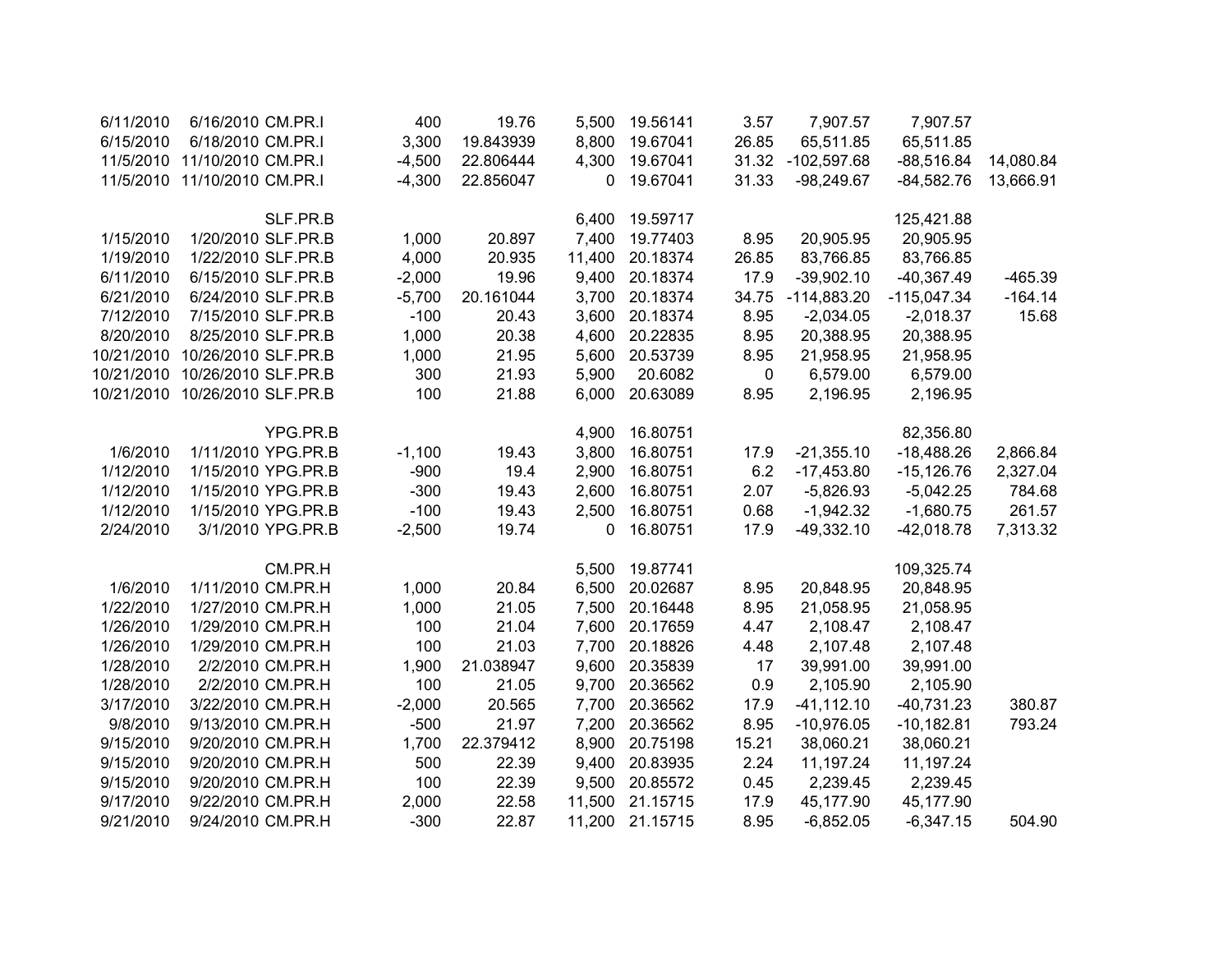|            | 10/7/2010 10/13/2010 CM.PR.H  | $-1,000$ | 22.58     | 10,200 | 21.15715 | 8.95  | $-22,571.05$  | $-21,157.15$ | 1,413.90  |
|------------|-------------------------------|----------|-----------|--------|----------|-------|---------------|--------------|-----------|
| 10/21/2010 | 10/26/2010 CM.PR.H            | 1,200    | 22.785833 | 11,400 | 21.32938 | 8.95  | 27,351.95     | 27,351.95    |           |
|            | 11/5/2010 11/10/2010 CM.PR.H  | $-1,000$ | 23.29     | 10,400 | 21.32938 | 8.95  | $-23,281.05$  | $-21,329.38$ | 1,951.67  |
|            | 11/8/2010 11/12/2010 CM.PR.H  | $-1,700$ | 23.462353 | 8,700  | 21.32938 | 26.85 | $-39,859.15$  | $-36,259.94$ | 3,599.21  |
|            | 11/9/2010 11/15/2010 CM.PR.H  | $-1,000$ | 23.65     | 7,700  | 21.32938 | 8.95  | $-23,641.05$  | $-21,329.38$ | 2,311.67  |
|            | 11/25/2010 11/30/2010 CM.PR.H | $-100$   | 23.47     | 7,600  | 21.32938 | 8.95  | $-2,338.05$   | $-2,132.94$  | 205.11    |
|            | CM.PR.J                       |          |           | 3,000  | 19.06535 |       |               | 57,196.05    |           |
| 1/22/2010  | 1/27/2010 CM.PR.J             | $-1,000$ | 20.09     | 2,000  | 19.06535 | 8.95  | $-20,081.05$  | $-19,065.35$ | 1,015.70  |
| 1/28/2010  | 2/2/2010 CM.PR.J              | $-1,900$ | 20.09     | 100    | 19.06535 | 8.5   | $-38,162.50$  | $-36,224.17$ | 1,938.34  |
| 1/28/2010  | 2/2/2010 CM.PR.J              | $-100$   | 20.1      | 0      | 19.06535 | 0.45  | $-2,009.55$   | $-1,906.54$  | 103.02    |
| 2/5/2010   | 2/10/2010 CM.PR.J             | 2,000    | 19.732    | 2,000  | 19.73648 | 8.95  | 39,472.95     | 39,472.95    |           |
| 2/9/2010   | 2/12/2010 CM.PR.J             | $-2,000$ | 19.8005   | 0      | 19.73648 | 17.9  | $-39,583.10$  | $-39,472.95$ | 110.15    |
| 2/23/2010  | 2/26/2010 CM.PR.J             | 1,200    | 19.8      | 1,200  | 19.80746 | 8.95  | 23,768.95     | 23,768.95    |           |
| 3/17/2010  | 3/22/2010 CM.PR.J             | $-1,200$ | 19.55     | 0      | 19.80746 | 8.95  | $-23,451.05$  | $-23,768.95$ | $-317.90$ |
| 6/3/2010   | 6/8/2010 CM.PR.J              | 2,300    | 18.385652 | 2,300  | 18.39343 | 17.9  | 42,304.90     | 42,304.90    |           |
| 6/4/2010   | 6/9/2010 CM.PR.J              | 800      | 18.5      | 3,100  | 18.42382 | 8.95  | 14,808.95     | 14,808.95    |           |
| 6/11/2010  | 6/14/2010 CM.PR.J             | $-800$   | 18.98     | 2,300  | 18.42382 | 8.95  | $-15, 175.05$ | $-14,739.06$ | 435.99    |
| 6/22/2010  | 6/25/2010 CM.PR.J             | 1,700    | 19.18     | 4,000  | 18.74744 | 8.95  | 32,614.95     | 32,614.95    |           |
| 6/29/2010  | 7/5/2010 CM.PR.J              | $-1,800$ | 19.01     | 2,200  | 18.74744 | 8.95  | $-34,209.05$  | $-33,745.38$ | 463.67    |
| 7/2/2010   | 7/7/2010 CM.PR.J              | 1,800    | 18.997778 | 4,000  | 18.86221 | 8.48  | 34,204.48     | 34,204.48    |           |
| 7/2/2010   | 7/7/2010 CM.PR.J              | 100      | 18.98     | 4,100  | 18.8652  | 0.47  | 1,898.47      | 1,898.47     |           |
| 7/5/2010   | 7/8/2010 CM.PR.J              | $-1,200$ | 18.93     | 2,900  | 18.8652  | 8.95  | $-22,707.05$  | $-22,638.24$ | 68.81     |
| 7/7/2010   | 7/12/2010 CM.PR.J             | 900      | 19.036667 | 3,800  | 18.90793 | 8.05  | 17,141.05     | 17,141.05    |           |
| 7/7/2010   | 7/12/2010 CM.PR.J             | 100      | 19.01     | 3,900  | 18.91077 | 0.9   | 1,901.90      | 1,901.90     |           |
| 7/9/2010   | 7/14/2010 CM.PR.J             | 1,000    | 19.1      | 4,900  | 18.95122 | 8.95  | 19,108.95     | 19,108.95    |           |
| 8/23/2010  | 8/26/2010 CM.PR.J             | 700      | 20.26     | 5,600  | 19.11594 | 6.27  | 14,188.27     | 14,188.27    |           |
| 8/23/2010  | 8/26/2010 CM.PR.J             | 300      | 20.27     | 5,900  | 19.17507 | 2.68  | 6,083.68      | 6,083.68     |           |
| 9/15/2010  | 9/20/2010 CM.PR.J             | $-2,100$ | 21.364762 | 3,800  | 19.17507 | 17.9  | $-44,848.10$  | $-40,267.65$ | 4,580.45  |
| 9/17/2010  | 9/22/2010 CM.PR.J             | $-1,500$ | 21.6      | 2,300  | 19.17507 | 13.43 | $-32,386.57$  | $-28,762.61$ | 3,623.96  |
| 9/17/2010  | 9/22/2010 CM.PR.J             | $-500$   | 21.6      | 1,800  | 19.17507 | 4.47  | $-10,795.53$  | $-9,587.54$  | 1,207.99  |
| 12/15/2010 | 12/20/2010 CM.PR.J            | 1,000    | 21.22     | 2,800  | 19.9086  | 8.95  | 21,228.95     | 21,228.95    |           |
| 12/16/2010 | 12/21/2010 CM.PR.J            | 1,000    | 21.14     | 3,800  | 20.23501 | 8.95  | 21,148.95     | 21,148.95    |           |
|            | PWF.PR.K                      |          |           | 3,000  | 20.91195 |       |               | 62,735.84    |           |
| 1/4/2010   | 1/7/2010 PWF.PR.K             | $-1,800$ | 21.656111 | 1,200  | 20.91195 | 25.96 | $-38,955.04$  | $-37,641.50$ | 1,313.54  |
| 1/4/2010   | 1/7/2010 PWF.PR.K             | $-100$   | 21.63     | 1,100  | 20.91195 | 0.89  | $-2,162.11$   | $-2,091.19$  | 70.92     |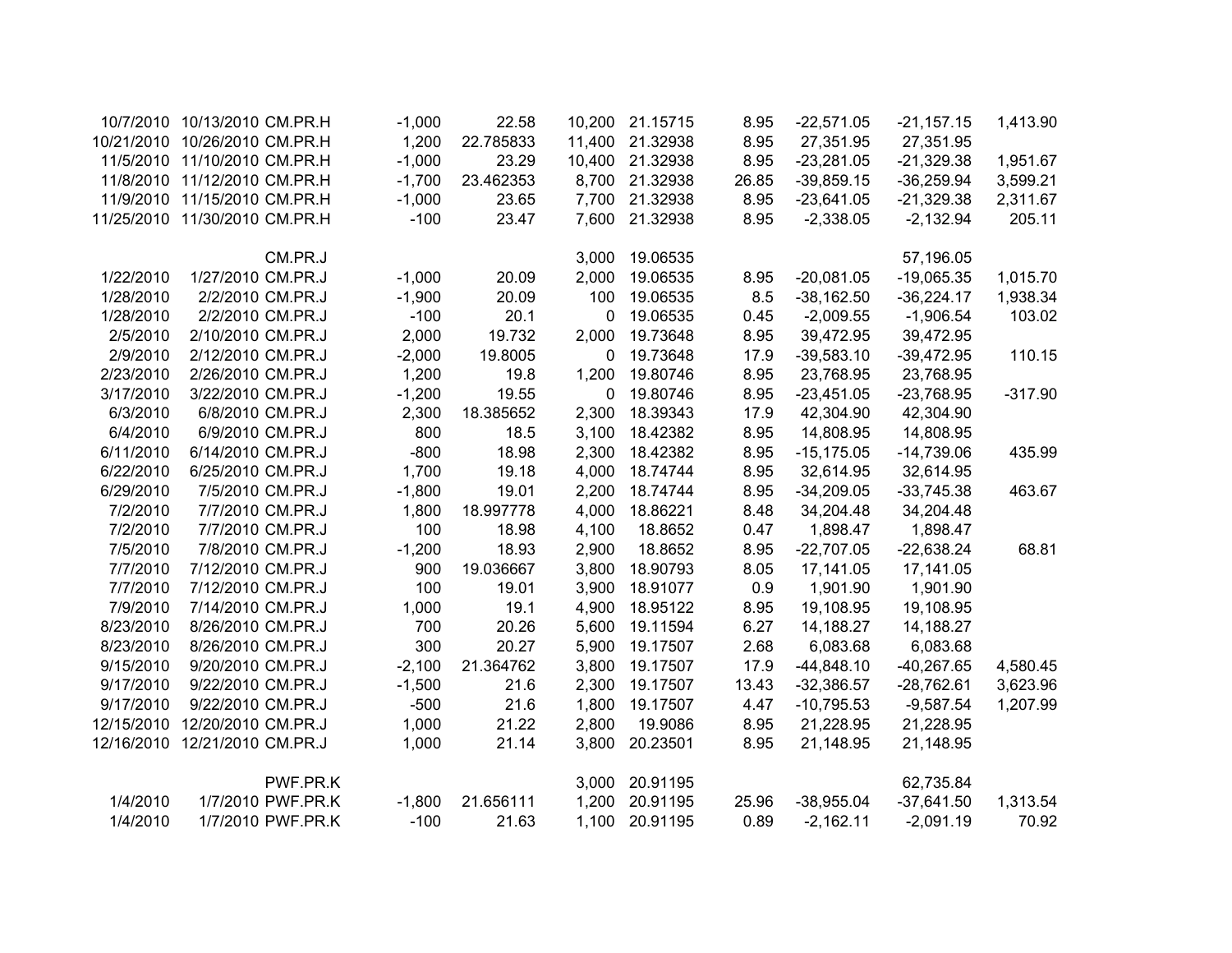| 1/5/2010  | 1/8/2010 PWF.PR.K              | $-1,100$ | 21.65     |                | 0 20.91195     | 8.95        | $-23,806.05$ | $-23,003.14$ | 802.91      |
|-----------|--------------------------------|----------|-----------|----------------|----------------|-------------|--------------|--------------|-------------|
| 2/5/2010  | 2/10/2010 PWF.PR.K             | 600      | 21.13     |                | 600 21.13895   | 5.37        | 12,683.37    | 12,683.37    |             |
| 2/5/2010  | 2/10/2010 PWF.PR.K             | 400      | 21.13     | 1,000          | 21.13895       | 3.58        | 8,455.58     | 8,455.58     |             |
| 2/12/2010 | 2/18/2010 PWF.PR.K             | 1,900    | 20.852632 |                | 2,900 20.95753 | 17.9        | 39,637.90    | 39,637.90    |             |
| 2/24/2010 | 3/1/2010 PWF.PR.K              | 500      | 20.726    | 3,400          | 20.9248        | 4.47        | 10,367.47    | 10,367.47    |             |
| 2/24/2010 | 3/1/2010 PWF.PR.K              | 500      | 20.71     |                | 3,900 20.89841 | 4.48        | 10,359.48    | 10,359.48    |             |
| 2/25/2010 | 3/2/2010 PWF.PR.K              | 1,000    | 20.7      |                | 4,900 20.85975 | 8.95        | 20,708.95    | 20,708.95    |             |
| 3/2/2010  | 3/5/2010 PWF.PR.K              | 1,800    | 20.7      | 6,700          | 20.81816       | 8.95        | 37,268.95    | 37,268.95    |             |
| 5/11/2010 | 5/14/2010 PWF.PR.K             | $-500$   | 19.15     | 6,200          | 20.81816       | 5.59        | $-9,569.41$  | $-10,409.08$ | $-839.67$   |
| 5/11/2010 | 5/14/2010 PWF.PR.K             | $-300$   | 19.16     | 5,900          | 20.81816       | 3.36        | $-5,744.64$  | $-6,245.45$  | $-500.81$   |
| 5/17/2020 | 5/20/2010 PWF.PR.K             | $-100$   | 19.06     |                | 5,800 20.81816 | 8.95        | $-1,897.05$  | $-2,081.82$  | $-184.77$   |
| 5/26/2010 | 5/31/2010 PWF.PR.K             | $-800$   | 19.42     | 5,000          | 20.81816       | 8.95        | $-15,527.05$ | $-16,654.53$ | $-1,127.48$ |
| 6/21/2010 | 6/24/2010 PWF.PR.K             | 1,000    | 20.64     | 6,000          | 20.78996       | 8.95        | 20,648.95    | 20,648.95    |             |
| 7/27/2010 | 7/30/2010 PWF.PR.K             | $-2,500$ | 21.002    | 3,500          | 20.78996       | 26.85       | $-52,478.15$ | $-51,974.90$ | 503.25      |
| 7/29/2010 | 8/4/2010 PWF.PR.K              | 2,300    | 20.90913  | 5,800          | 20.8403        | 17.9        | 48,108.90    | 48,108.90    |             |
| 8/5/2010  | 8/10/2010 PWF.PR.K             | $-100$   | 21.27     | 5,700          | 20.8403        | 8.95        | $-2,118.05$  | $-2,084.03$  | 34.02       |
| 8/12/2010 | 8/17/2010 PWF.PR.K             | $-1,200$ | 21.24     | 4,500          | 20.8403        | 17.9        | $-25,470.10$ | $-25,008.37$ | 461.73      |
| 8/27/2010 | 9/1/2010 PWF.PR.K              | 1,200    | 21.26     |                | 5,700 20.93011 | 8.26        | 25,520.26    | 25,520.26    |             |
| 8/27/2010 | 9/1/2010 PWF.PR.K              | 100      | 21.25     |                | 5,800 20.93574 | 0.69        | 2,125.69     | 2,125.69     |             |
| 8/31/2010 | 9/3/2010 PWF.PR.K              | $-1,000$ | 21.44     |                | 4,800 20.93574 | 8.95        | $-21,431.05$ | $-20,935.74$ | 495.31      |
| 9/1/2010  | 9/7/2010 PWF.PR.K              | $-600$   | 21.55     | 4,200          | 20.93574       | 8.95        | $-12,921.05$ | $-12,561.45$ | 359.60      |
|           | 10/7/2010 10/13/2010 PWF.PR.K  | $-2,900$ | 22.522759 |                | 1,300 20.93574 | 24.18       | $-65,291.82$ | $-60,713.66$ | 4,578.16    |
|           | 10/7/2010 10/13/2010 PWF.PR.K  | $-1,300$ | 22.56     | $\overline{0}$ | 20.93574       | 11.62       | $-29,316.38$ | $-27,216.47$ | 2,099.91    |
|           | 11/18/2010 11/23/2010 PWF.PR.K | 400      | 22.59     | 400            | 22.6079        | 7.16        | 9,043.16     | 9,043.16     |             |
|           | 11/18/2010 11/23/2010 PWF.PR.K | 100      | 22.59     | 500            | 22.6079        | 1.79        | 2,260.79     | 2,260.79     |             |
|           | 11/19/2010 11/24/2010 PWF.PR.K | 1,800    | 22.689444 |                | 2,300 22.67907 | 16.91       | 40,857.91    | 40,857.91    |             |
|           | 11/19/2010 11/24/2010 PWF.PR.K | 200      | 22.71     |                | 2,500 22.68154 | $\mathbf 0$ | 4,542.00     | 4,542.00     |             |
|           | 11/19/2010 11/24/2010 PWF.PR.K | 100      | 22.7      |                | 2,600 22.68263 | 0.99        | 2,270.99     | 2,270.99     |             |
| 12/3/2010 | 12/8/2010 PWF.PR.K             | $-700$   | 22.915714 |                | 1,900 22.68263 | 8.95        | $-16,032.05$ | $-15,877.84$ | 154.21      |
|           | 12/7/2010 12/10/2010 PWF.PR.K  | $-1,500$ | 23.19     |                | 400 22.68263   | 8.95        | $-34,776.05$ | $-34,023.95$ | 752.10      |
|           | 12/8/2010 12/13/2010 PWF.PR.K  | $-400$   | 23.1      |                | 0 22.68263     | 8.95        | $-9,231.05$  | $-9,073.05$  | 158.00      |
|           | 12/17/2010 12/22/2010 PWF.PR.K | 1,000    | 22.39     |                | 1,000 22.39895 | 8.95        | 22,398.95    | 22,398.95    |             |
|           |                                |          |           |                |                |             |              |              |             |
|           | PWF.PR.F                       |          |           | 1,700          | 21.9305        |             |              | 37,281.85    |             |
| 1/4/2010  | 1/7/2010 PWF.PR.F              | 2,000    | 22.545    | 3,700          | 22.2675        | 17.9        | 45,107.90    | 45,107.90    |             |
| 1/5/2010  | 1/8/2010 PWF.PR.F              | 1,100    | 22.59     | 4,800          | 22.34327       | 8.95        | 24,857.95    | 24,857.95    |             |
| 6/4/2010  | 6/9/2010 PWF.PR.F              | $-900$   | 21.285556 |                | 3,900 22.34327 | 8.95        | $-19,148.05$ | $-20,108.94$ | $-960.89$   |
|           |                                |          |           |                |                |             |              |              |             |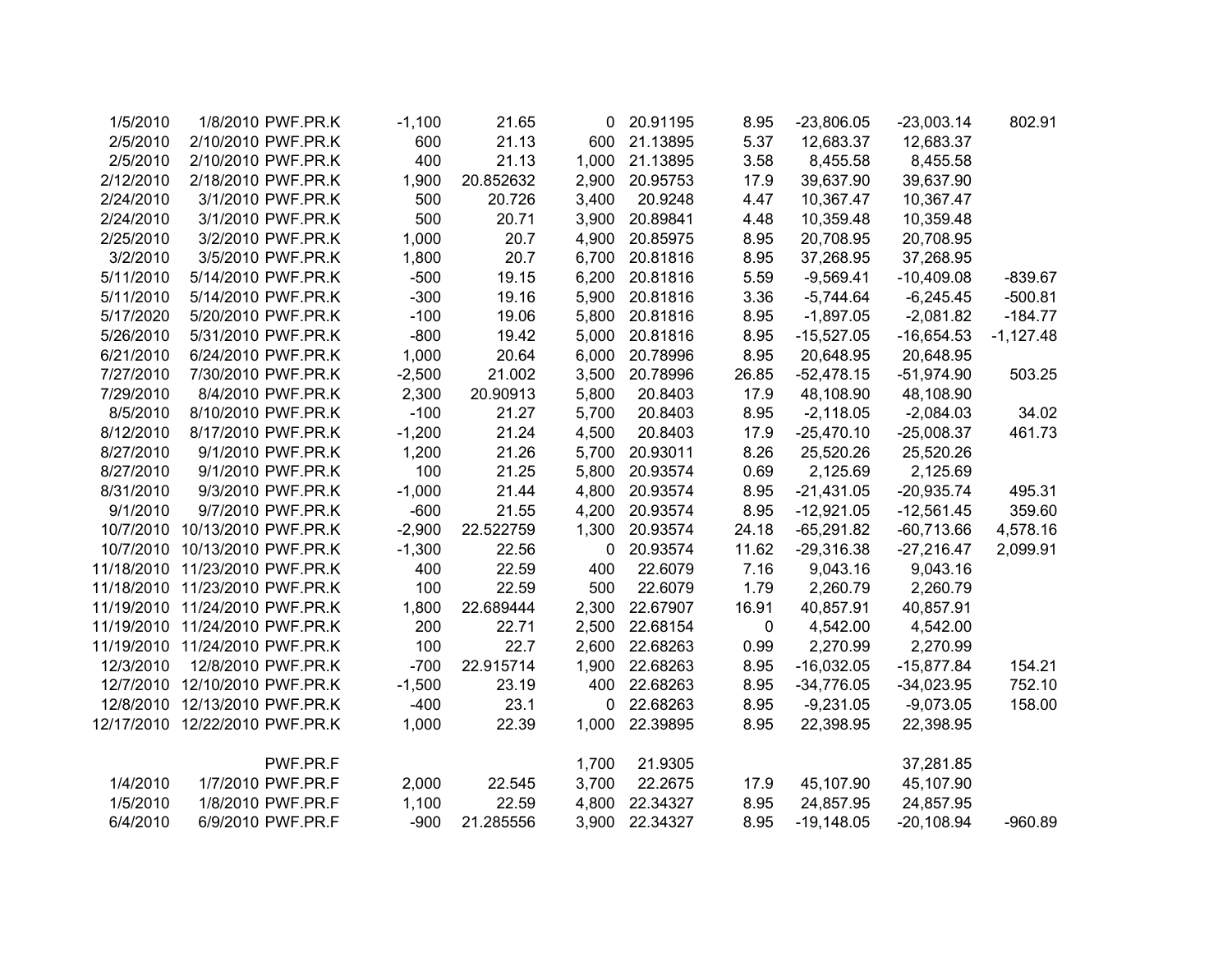| 6/21/2010  | 6/24/2010 PWF.PR.F            | $-1,000$ | 21.75      |              | 2,900 22.34327 | 8.95  | $-21,741.05$  | $-22,343.27$ | $-602.22$   |
|------------|-------------------------------|----------|------------|--------------|----------------|-------|---------------|--------------|-------------|
| 8/31/2010  | 9/3/2010 PWF.PR.F             | 1,400    | 22.313     | 4,300        | 22.3357        | 9.84  | 31,248.04     | 31,248.04    |             |
| 8/31/2010  | 9/3/2010 PWF.PR.F             | 900      | 22.3686667 |              | 5,200 22.34296 | 8.06  | 20,139.86     | 20,139.86    |             |
| 9/2/2010   | 9/8/2010 PWF.PR.F             | 200      | 22.44      | 5,400        | 22.34821       | 8.95  | 4,496.95      | 4,496.95     |             |
| 9/7/2010   | 9/10/2010 PWF.PR.F            | $-1,000$ | 22.7       | 4,400        | 22.34821       | 8.95  | $-22,691.05$  | $-22,348.21$ | 342.84      |
| 9/20/2010  | 9/23/2010 PWF.PR.F            | $-1,000$ | 23.47      | 3,400        | 22.34821       | 8.95  | $-23,461.05$  | $-22,348.21$ | 1,112.84    |
| 9/22/2010  | 9/27/2010 PWF.PR.F            | $-1,000$ | 23.49      | 2,400        | 22.34821       | 8.95  | $-23,481.05$  | $-22,348.21$ | 1,132.84    |
| 9/23/2010  | 9/28/2010 PWF.PR.F            | $-1,000$ | 23.42      | 1,400        | 22.34821       | 8.95  | $-23,411.05$  | $-22,348.21$ | 1,062.84    |
| 9/24/2010  | 9/29/2010 PWF.PR.F            | $-1,400$ | 23.664286  | 0            | 22.34821       | 17.9  | $-33,112.10$  | $-31,287.49$ | 1,824.61    |
|            | MFC.PR.D                      |          |            | 3,600        | 27.5505        |       |               | 99,181.80    |             |
| 1/22/2010  | 1/27/2010 MFC.PR.D            | $-200$   | 28.18      | 3,400        | 27.5505        | 8.95  | $-5,627.05$   | $-5,510.10$  | 116.95      |
| 3/1/2010   | 3/4/2010 MFC.PR.D             | $-1,000$ | 28.04      | 2,400        | 27.5505        | 8.95  | $-28,031.05$  | $-27,550.50$ | 480.55      |
| 3/2/2010   | 3/5/2010 MFC.PR.D             | $-1,500$ | 28.031333  | 900          | 27.5505        | 8.95  | $-42,038.05$  | $-41,325.75$ | 712.30      |
| 3/22/2010  | 3/25/2010 MFC.PR.D            | 1,300    | 28.07      | 2,200        | 27.86155       | 8.95  | 36,499.95     | 36,499.95    |             |
| 4/20/2010  | 4/23/2010 MFC.PR.D            | $-1,000$ | 27.411     | 1,200        | 27.86155       | 8.95  | $-27,402.05$  | $-27,861.55$ | $-459.50$   |
| 5/7/2010   | 5/12/2010 MFC.PR.D            | $-1,200$ | 27.000833  | $\mathbf{0}$ | 27.86155       | 8.95  | $-32,392.05$  | $-33,433.85$ | $-1,041.80$ |
| 7/20/2010  | 7/25/2010 MFC.PR.D            | 1,100    | 27.650909  | 1,100        | 27.66718       | 17.9  | 30,433.90     | 30,433.90    |             |
| 7/21/2010  | 7/26/2010 MFC.PR.D            | 2,700    | 27.709259  | 3,800        | 27.70372       | 25.22 | 74,840.22     | 74,840.22    |             |
| 7/21/2010  | 7/26/2010 MFC.PR.D            | 200      | 27.69      | 4,000        | 27.70344       | 1.63  | 5,539.63      | 5,539.63     |             |
| 10/6/2010  | 10/12/2010 MFC.PR.D           | $-2,000$ | 27.735     | 2,000        | 27.70344       | 17.9  | $-55,452.10$  | $-55,406.87$ | 45.23       |
| 10/7/2010  | 10/13/2010 MFC.PR.D           | $-1,700$ | 27.742941  | 300          | 27.70344       | 17.9  | $-47, 145.10$ | $-47,095.84$ | 49.26       |
|            | 10/7/2010 10/13/2010 MFC.PR.D | $-300$   | 27.72      |              | 0 27.70344     | 0     | $-8,316.00$   | $-8,311.03$  | 4.97        |
|            | MFC.PR.B                      |          |            | 6,300        | 18.39748       |       |               | 115,904.10   |             |
| 1/21/2010  | 1/26/2010 MFC.PR.B            | 2,300    | 20.511304  | 8,600        | 18.96488       | 17.9  | 47,193.90     | 47,193.90    |             |
| 4/21/2010  | 4/26/2010 MFC.PR.B            | $-1,000$ | 18.98      | 7,600        | 18.96488       | 8.95  | $-18,971.05$  | $-18,964.88$ | 6.17        |
| 8/13/2010  | 8/18/2010 MFC.PR.B            | 600      | 19.04      | 8,200        | 18.97104       | 5.37  | 11,429.37     | 11,429.37    |             |
| 8/13/2010  | 8/18/2010 MFC.PR.B            | 400      | 19.04      | 8,600        | 18.97466       | 3.58  | 7,619.58      | 7,619.58     |             |
| 10/26/2010 | 10/29/2010 MFC.PR.B           | 1,700    | 20.257647  | 10,300       | 19.18789       | 15.21 | 34,453.21     | 34,453.21    |             |
| 10/26/2010 | 10/29/2010 MFC.PR.B           | 300      | 20.19      | 10,600       | 19.21651       | 2.69  | 6,059.69      | 6,059.69     |             |
| 10/28/2010 | 11/2/2010 MFC.PR.B            | 1,700    | 20.455882  | 12,300       | 19.38919       | 17.09 | 34,792.09     | 34,792.09    |             |
| 10/28/2010 | 11/2/2010 MFC.PR.B            | 300      | 20.4       | 12,600       | 19.41326       | 0     | 6,120.00      | 6,120.00     |             |
| 10/28/2010 | 11/2/2010 MFC.PR.B            | 100      | 20.46      | 12,700       | 19.42156       | 0.81  | 2,046.81      | 2,046.81     |             |
| 11/10/2010 | 11/16/2010 MFC.PR.B           | $-200$   | 22.4       | 12,500       | 19.42156       | 8.95  | $-4,471.05$   | $-3,884.31$  | 586.74      |
|            | MFC.PR.C                      |          |            | 8,900        | 18.88797       |       |               | 168,102.89   |             |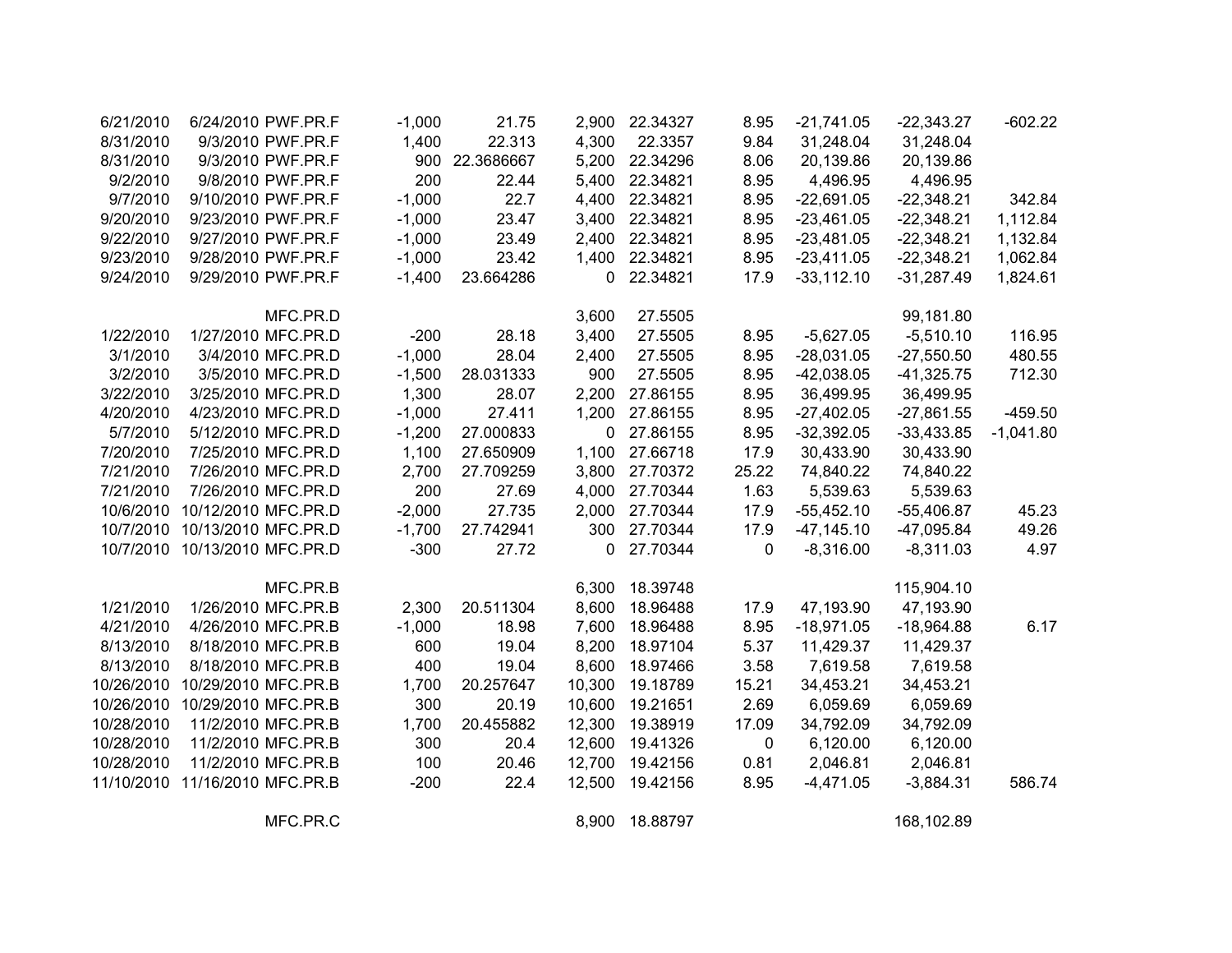| 1,773.71  | $-24,554.35$ | $-26,328.07$ | 11.93 | 18.88797 | 7,600       | 20.261538 | $-1,300$ | 1/26/2010 MFC.PR.C  | 1/21/2010  |
|-----------|--------------|--------------|-------|----------|-------------|-----------|----------|---------------------|------------|
| 1,116.83  | $-15,110.37$ | $-16,227.20$ | 4.8   | 18.88797 | 6,800       | 20.29     | $-800$   | 1/26/2010 MFC.PR.C  | 1/21/2010  |
| 140.63    | $-1,888.80$  | $-2,029.43$  | 0.57  | 18.88797 | 6,700       | 20.3      | $-100$   | 1/26/2010 MFC.PR.C  | 1/21/2010  |
| 139.60    | $-1,888.80$  | $-2,028.40$  | 0.6   | 18.88797 | 6,600       | 20.29     | $-100$   | 1/26/2010 MFC.PR.C  | 1/21/2010  |
| 947.77    | $-16,999.17$ | $-17,946.94$ | 8.06  | 18.88797 | 5,700       | 19.95     | $-900$   | 2/10/2010 MFC.PR.C  | 2/5/2010   |
| 106.31    | $-1,888.80$  | $-1,995.11$  | 0.89  | 18.88797 | 5,600       | 19.96     | $-100$   | 2/10/2010 MFC.PR.C  | 2/5/2010   |
| 2,854.91  | $-47,219.91$ | $-50,074.82$ | 10.38 | 18.88797 | 3,100       | 20.03408  | $-2,500$ | 2/18/2010 MFC.PR.C  | 2/12/2010  |
| 2,504.81  | $-41,553.52$ | $-44,058.33$ | 16.47 | 18.88797 | 900         | 20.034    | $-2,200$ | 2/18/2010 MFC.PR.C  | 2/12/2010  |
| 571.02    | $-9,443.98$  | $-10,015.00$ | 0     | 18.88797 | 400         | 20.03     | $-500$   | 2/18/2010 MFC.PR.C  | 2/12/2010  |
|           | 14,488.95    | 14,488.95    | 8.95  | 18.37011 | 1,200       | 18.1      | 800      | 4/5/2010 MFC.PR.C   | 3/30/2010  |
| $-225.34$ | $-20,207.12$ | $-19,981.79$ | 8.21  | 18.37011 | 100         | 18.172727 | $-1,100$ | 4/6/2010 MFC.PR.C   | 3/31/2010  |
| $-18.75$  | $-1,837.01$  | $-1,818.26$  | 0.74  | 18.37011 | $\mathbf 0$ | 18.19     | $-100$   | 4/6/2010 MFC.PR.C   | 3/31/2010  |
|           | 18,028.95    | 18,028.95    | 8.95  | 18.02895 | 1,000       | 18.02     | 1,000    | 4/26/2010 MFC.PR.C  | 4/21/2010  |
| 25.15     | $-1,802.90$  | $-1,828.05$  | 8.95  | 18.02895 | 900         | 18.37     | $-100$   | 5/11/2010 MFC.PR.C  | 5/6/2010   |
| 90.99     | $-16,226.06$ | $-16,317.05$ | 8.95  | 18.02895 | $\mathbf 0$ | 18.14     | $-900$   | 5/12/2010 MFC.PR.C  | 5/7/2010   |
|           | 1,865.95     | 1,865.95     | 8.95  | 18.6595  | 100         | 18.57     | 100      | 6/11/2010 MFC.PR.C  | 6/8/2010   |
|           | 31,692.90    | 31,692.90    | 17.9  | 18.64381 | 1,800       | 18.632353 | 1,700    | 6/12/2010 MFC.PR.C  | 6/9/2010   |
| 294.20    | $-33,558.85$ | $-33,853.05$ | 8.95  | 18.64381 | 0           | 18.812222 | $-1,800$ | 6/16/2010 MFC.PR.C  | 6/11/2010  |
|           | 1,889.95     | 1,889.95     | 8.95  | 18.8995  | 100         | 18.81     | 100      | 6/17/2010 MFC.PR.C  | 6/14/2010  |
|           | 39,492.95    | 39,492.95    | 25.95 | 18.81041 | 2,200       | 18.79381  | 2,100    | 6/18/2010 MFC.PR.C  | 6/15/2010  |
|           | 1,880.90     | 1,880.90     | 0.9   | 18.81035 | 2,300       | 18.8      | 100      | 6/18/2010 MFC.PR.C  | 6/15/2010  |
|           | 34,244.95    | 34,244.95    | 8.95  | 18.90457 | 4,100       | 19.02     | 1,800    | 7/5/2010 MFC.PR.C   | 6/29/2010  |
|           | 37,567.90    | 37,567.90    | 17.9  | 18.86502 | 6,100       | 18.775    | 2,000    | 7/8/2010 MFC.PR.C   | 7/5/2010   |
| 249.53    | $-16,978.52$ | $-17,228.05$ | 8.95  | 18.86502 | 5,200       | 19.15222  | $-900$   | 7/12/2010 MFC.PR.C  | 7/7/2010   |
|           | 1,893.95     | 1,893.95     | 8.95  | 18.86643 | 5,300       | 18.85     | 100      | 7/13/2010 MFC.PR.C  | 7/8/2010   |
|           | 22,673.00    | 22,673.00    | 17    | 18.87155 | 6,500       | 18.88     | 1,200    | 7/14/2010 MFC.PR.C  | 7/9/2010   |
|           | 1,887.90     | 1,887.90     | 0.9   | 18.87166 | 6,600       | 18.87     | 100      | 7/14/2010 MFC.PR.C  | 7/9/2010   |
| $-145.90$ | $-22,646.00$ | $-22,500.10$ | 17.9  | 18.87166 | 5,400       | 18.765    | $-1,200$ | 8/18/2010 MFC.PR.C  | 8/13/2010  |
| 1,500.77  | $-26,420.33$ | $-27,921.10$ | 17.9  | 18.87166 | 4,000       | 19.956429 | $-1,400$ | 10/29/2010 MFC.PR.C | 10/26/2010 |
| 2,057.44  | $-30,194.66$ | $-32,252.10$ | 17.9  | 18.87166 | 2,400       | 20.16875  | $-1,600$ | 11/2/2010 MFC.PR.C  | 10/28/2010 |
|           |              |              |       |          |             |           |          |                     |            |
|           | 11,168.95    |              |       | 27.92238 | 400         |           |          | RY.PR.Y             |            |
| $-110.90$ | $-11,168.95$ | $-11,058.05$ | 8.95  | 27.92238 | 0           | 27.6675   | $-400$   | 1/28/2010 RY.PR.Y   | 1/25/2010  |
|           | 28,183.95    | 28,183.95    | 8.95  | 28.18395 | 1,000       | 28.175    | 1,000    | 10/22/2010 RY.PR.Y  | 10/19/2010 |
| $-32.90$  | $-28,183.95$ | $-28,151.05$ | 8.95  | 28.18395 | 0           | 28.16     | $-1,000$ | 10/26/2010 RY.PR.Y  | 10/21/2010 |
|           | 27,518.95    | 27,518.95    | 8.95  | 27.51895 | 1,000       | 27.51     | 1,000    | 12/29/2010 RY.PR.Y  | 12/22/2010 |
|           | 19,251.95    | 19,251.95    | 8.95  | 27.51229 | 1,700       | 27.49     | 700      | 1/5/2011 RY.PR.Y    | 12/30/2010 |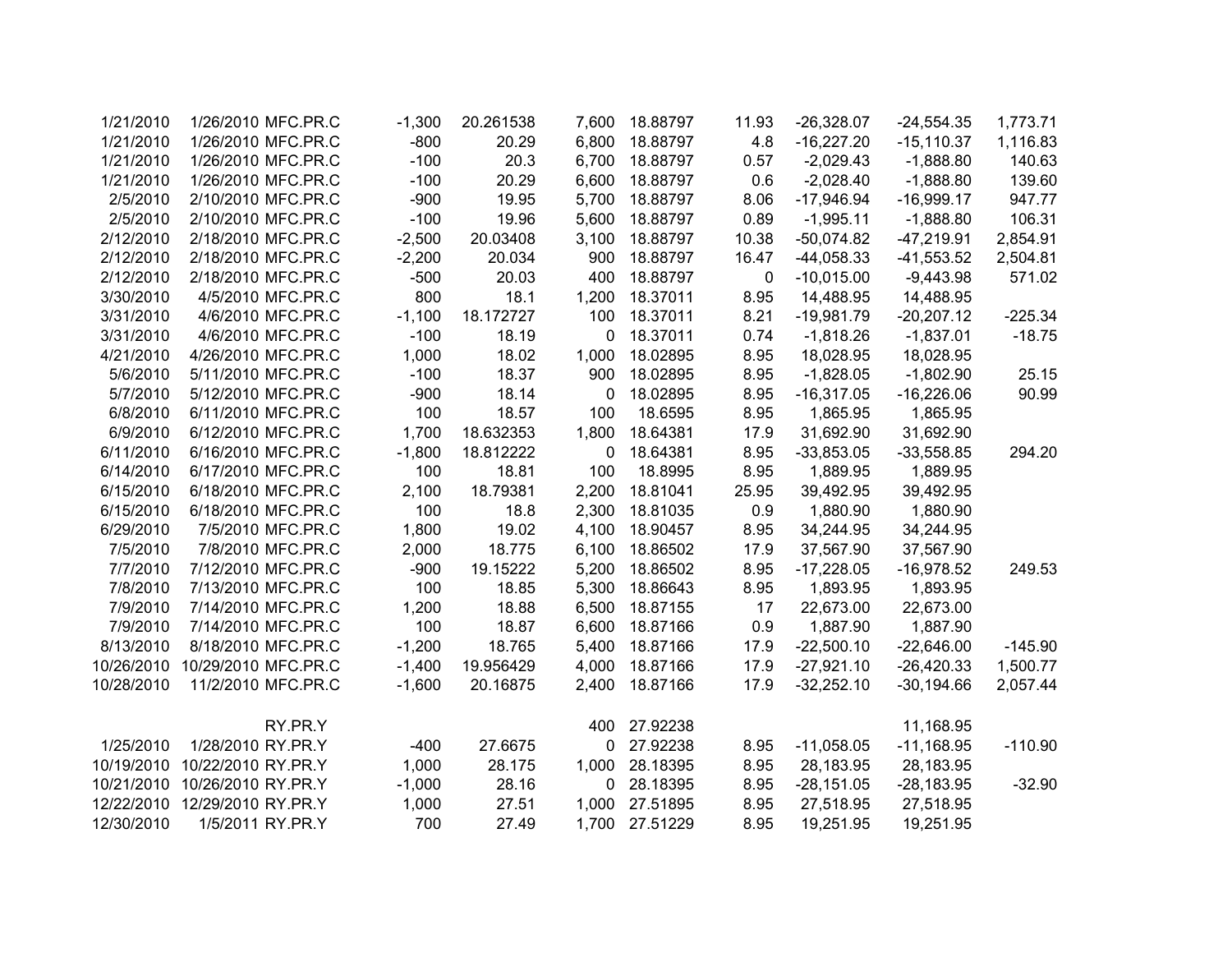| 12/31/2010 | 1/6/2011 RY.PR.Y              | $-100$   | 27.74     | 1,600 | 27.51229 | 8.95  | $-2,765.05$   | $-2,751.23$  | 13.82    |
|------------|-------------------------------|----------|-----------|-------|----------|-------|---------------|--------------|----------|
|            | NA.PR.P                       |          |           | 800   | 27.93119 |       |               | 22,344.95    |          |
| 1/18/2010  | 1/21/2010 NA.PR.P             | $-800$   | 28.05     | 0     | 27.93119 | 8.95  | $-22,431.05$  | $-22,344.95$ | 86.10    |
|            | CM.PR.L                       |          |           | 1,700 | 27.88938 |       |               | 47,411.95    |          |
| 1/5/2010   | 1/8/2010 CM.PR.L              | $-1,000$ | 28.09     | 700   | 27.88938 | 8.95  | $-28,081.05$  | $-27,889.38$ | 191.67   |
| 1/14/2010  | 1/19/2010 CM.PR.L             | $-200$   | 28.07     | 500   | 27.88938 | 8.95  | $-5,605.05$   | $-5,577.88$  | 27.17    |
| 1/15/2010  | 1/20/2010 CM.PR.L             | $-500$   | 27.96     | 0     | 27.88938 | 8.95  | $-13,971.05$  | $-13,944.69$ | 26.36    |
| 4/20/2010  | 4/23/2010 CM.PR.L             | 1,000    | 26.9      | 1,000 | 26.90895 | 8.95  | 26,908.95     | 26,908.95    |          |
| 5/10/2010  | 5/13/2010 CM.PR.L             | $-1,000$ | 27.08     | 0     | 26.90895 | 8.95  | $-27,071.05$  | $-26,908.95$ | 162.10   |
|            | RY.PR.P                       |          |           | 3,700 | 27.77357 |       |               | 102,762.23   |          |
| 1/5/2010   | 1/9/2010 RY.PR.P              | 1,300    | 27.939231 | 5,000 | 27.81844 | 8.95  | 36,329.95     | 36,329.95    |          |
| 1/13/2010  | 1/18/2010 RY.PR.P             | $-2,100$ | 27.98     | 2,900 | 27.81844 | 14.1  | $-58,743.90$  | $-58,418.71$ | 325.19   |
| 1/13/2010  | 1/18/2010 RY.PR.P             | $-1,600$ | 27.958    | 1,300 | 27.81844 | 12.75 | $-44,720.05$  | $-44,509.50$ | 210.55   |
| 1/13/2010  | 1/18/2010 RY.PR.P             | $-700$   | 28.021429 | 600   | 27.81844 | 0     | $-19,615.00$  | $-19,472.90$ | 142.10   |
| 1/13/2010  | 1/18/2010 RY.PR.P             | $-600$   | 28.14     | 0     | 27.81844 | 8.95  | $-16,875.05$  | $-16,691.06$ | 183.99   |
| 10/6/2010  | 10/12/2010 RY.PR.P            | 800      | 27.71875  | 800   | 27.72994 | 8.95  | 22,183.95     | 22,183.95    |          |
| 10/7/2010  | 10/13/2010 RY.PR.P            | 500      | 27.73     | 1,300 | 27.73341 | 4.48  | 13,869.48     | 13,869.48    |          |
| 10/7/2010  | 10/13/2010 RY.PR.P            | 500      | 27.73     | 1,800 | 27.73494 | 4.47  | 13,869.47     | 13,869.47    |          |
|            | 10/8/2010 10/14/2010 RY.PR.P  | $-400$   | 27.79     | 1,400 | 27.73494 | 8.95  | $-11,107.05$  | $-11,093.98$ | 13.07    |
|            | 10/21/2010 10/26/2010 RY.PR.P | 1,000    | 27.842    | 2,400 | 27.78328 | 8.95  | 27,850.95     | 27,850.95    |          |
| 11/3/2010  | 11/8/2010 RY.PR.P             | $-1,000$ | 27.75     | 1,400 | 27.78328 | 8.95  | $-27,741.05$  | $-27,783.28$ | $-42.23$ |
|            | 11/18/2010 11/23/2010 RY.PR.P | 400      | 27.65     | 1,800 | 27.7565  | 5.11  | 11,065.11     | 11,065.11    |          |
|            | 11/18/2010 11/23/2010 RY.PR.P | 300      | 27.63     | 2,100 | 27.74026 | 3.84  | 8,292.84      | 8,292.84     |          |
|            | 12/23/2010 12/30/2010 RY.PR.P | 100      | 27.37     | 2,200 | 27.7275  | 8.95  | 2,745.95      | 2,745.95     |          |
|            | RY.PR.X                       |          |           | 1,700 | 27.96053 |       |               | 47,532.90    |          |
| 1/4/2010   | 1/7/2010 RY.PR.X              | $-1,000$ | 28.25     | 700   | 27.96053 | 8.95  | $-28,241.05$  | $-27,960.53$ | 280.52   |
| 1/13/2010  | 1/18/2010 RY.PR.X             | 1,900    | 28.095263 | 2,600 | 28.06587 | 17.9  | 53,398.90     | 53,398.90    |          |
| 1/14/2010  | 1/19/2010 RY.PR.X             | $-2,100$ | 28.226667 | 500   | 28.06587 | 17.9  | $-59,258.10$  | $-58,938.33$ | 319.77   |
| 1/15/2010  | 1/20/2010 RY.PR.X             | $-500$   | 28.25     | 0     | 28.06587 | 8.95  | $-14, 116.05$ | $-14,032.94$ | 83.11    |
| 11/1/2010  | 11/4/2010 RY.PR.X             | 500      | 27.92     | 500   | 27.9379  | 8.95  | 13,968.95     | 13,968.95    |          |
| 11/3/2010  | 11/8/2010 RY.PR.X             | 900      | 27.866667 | 1,400 | 27.8985  | 8.95  | 25,088.95     | 25,088.95    |          |
| 12/23/2010 | 12/30/2010 RY.PR.X            | 800      | 27.56625  | 2,200 | 27.78175 | 8.95  | 22,061.95     | 22,061.95    |          |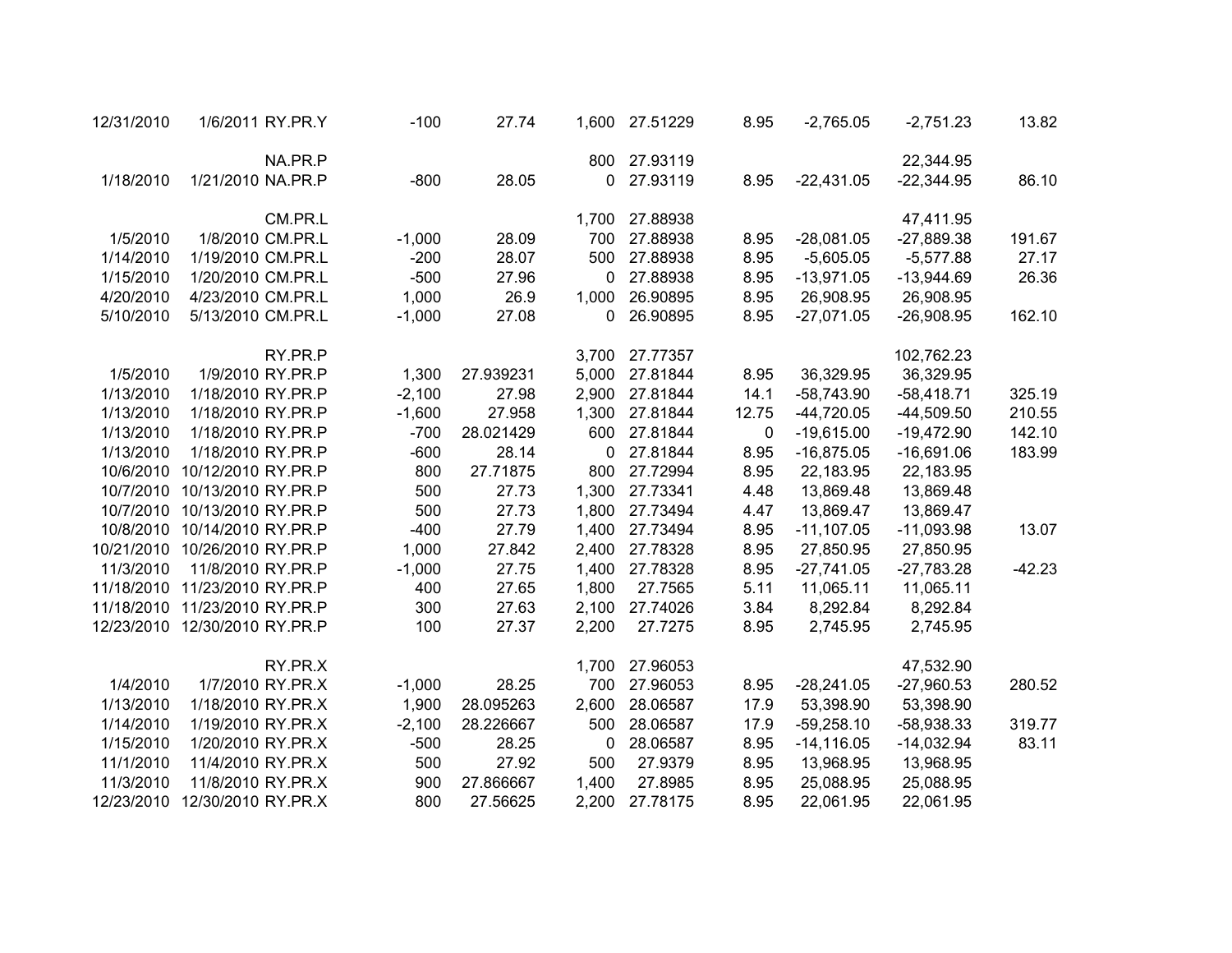|          | 112,754.70    |               |       | 17.61792       | 6,400        |           |          | BAM.PR.N            |                   |            |
|----------|---------------|---------------|-------|----------------|--------------|-----------|----------|---------------------|-------------------|------------|
|          | 17,708.95     | 17,708.95     | 8.95  | 17.63022       | 7,400        | 17.7      | 1,000    | 2/25/2010 BAM.PR.N  |                   | 2/22/2010  |
|          | 26,889.95     | 26,889.95     | 8.95  | 17.68018       | 8,900        | 17.920667 | 1,500    | 6/28/2010 BAM.PR.N  |                   | 6/23/2010  |
|          | 19,178.95     | 19,178.95     | 8.95  | 17.83157       | 9,900        | 19.17     | 1,000    | 8/19/2010 BAM.PR.N  |                   | 8/16/2010  |
|          | 38,506.95     | 38,506.95     | 8.95  | 18.07055       | 11,900       | 19.249    | 2,000    | 8/20/2010 BAM.PR.N  |                   | 8/17/2010  |
| 1,065.89 | $-5,421.16$   | $-6,487.05$   | 8.95  | 18.07055       | 11,600       | 21.653333 | $-300$   | 11/18/2010 BAM.PR.N |                   | 11/15/2010 |
| 4,055.23 | $-27,105.82$  | $-31,161.05$  | 8.95  | 18.07055       | 10,100       | 20.78     | $-1,500$ | 12/24/2010 BAM.PR.N |                   | 12/21/2010 |
| 2,720.50 | $-18,070.55$  | $-20,791.05$  | 8.95  | 18.07055       | 9,100        | 20.8      | $-1,000$ | 12/30/2010 BAM.PR.N |                   | 12/23/2010 |
| 2,662.50 | $-18,070.55$  | $-20,733.05$  | 8.95  | 18.07055       | 8,100        | 20.742    | $-1,000$ | 1/4/2011 BAM.PR.N   |                   | 12/29/2010 |
|          | 23,908.95     | 23,908.95     | 8.95  | 1,000 23.90895 |              | 23.9      | 1,000    | 1/11/2010 YPG.PR.D  |                   | 1/6/2010   |
|          | 28,748.95     | 28,748.95     | 8.95  | 2,200 23.93541 |              | 23.95     | 1,200    | 1/15/2010 YPG.PR.D  |                   | 1/12/2010  |
|          | 29,048.95     | 29,048.95     | 8.95  | 3,400 24.03143 |              | 24.2      | 1,200    | 3/1/2010 YPG.PR.D   |                   | 2/24/2010  |
|          | 21,743.95     | 21,743.95     | 8.95  | 4,300 24.05833 |              | 24.15     | 900      | 3/1/2010 YPG.PR.D   |                   | 2/24/2010  |
| 759.89   | $-24,058.33$  | $-24,818.22$  | 16.78 | 24.05833       | 3,300        | 24.835    | $-1,000$ | 3/10/2010 YPG.PR.D  |                   | 3/5/2010   |
| 79.05    | $-2,405.83$   | $-2,484.88$   | 1.12  | 24.05833       | 3,200        | 24.86     | $-100$   | 3/10/2010 YPG.PR.D  |                   | 3/5/2010   |
| 2,646.51 | $-76,986.64$  | $-79,633.15$  | 26.85 | 24.05833       | $\mathbf{0}$ | 24.89375  | $-3,200$ | 3/12/2010 YPG.PR.D  |                   | 3/9/2010   |
|          | 55,513.85     | 55,513.85     | 26.85 | 24.13646       | 2,300        | 24.124783 | 2,300    | 10/12/2010 YPG.PR.D |                   | 10/6/2010  |
|          | 24,068.95     | 24,068.95     | 8.95  | 24.116         | 3,300        | 24.06     | 1,000    | 10/12/2010 YPG.PR.D |                   | 10/6/2010  |
|          | 21,690.00     | 21,690.00     | 0     | 24.11257       | 4,200        | 24.1      | 900      | 10/12/2010 YPG.PR.D |                   | 10/6/2010  |
| $-0.01$  | $-101,272.80$ | $-101,272.79$ | 0     | 24.11257       | 0            | 24.11257  | $-4,200$ | 11/3/2010 YPG.PR.D  |                   | 11/3/2010  |
|          | 44,238.95     | 44,238.95     | 8.95  | 27.64934       | 1,600        | 27.64375  | 1,600    | 1/18/2010 TD.PR.G   |                   | 1/13/2010  |
| 224.54   | $-22,119.48$  | $-22,344.01$  | 0.79  | 27.64934       | 800          | 27.931    | $-800$   | 1/20/2010 TD.PR.G   |                   | 1/15/2010  |
| 120.57   | $-22,119.48$  | $-22,240.04$  | 8.16  | 27.64934       | 0            | 27.81025  | $-800$   |                     | 1/20/2010 TD.PR.G | 1/15/2010  |
|          | 42,057.90     | 42,057.90     | 17.9  | 28.0386        | 1,500        | 28.026667 | 1,500    | 1/18/2010 RY.PR.R   |                   | 1/13/2010  |
|          | 28,028.95     | 28,028.95     | 8.95  | 28.03474       | 2,500        | 28.02     | 1,000    | 1/21/2010 RY.PR.R   |                   | 1/18/2010  |
| 215.25   | $-39,248.64$  | $-39,463.89$  | 16.11 | 28.03474       | 1,100        | 28.2      | $-1,400$ | 1/25/2010 RY.PR.R   |                   | 1/20/2010  |
| 15.74    | $-2,803.47$   | $-2,819.21$   | 1.79  | 28.03474       | 1,000        | 28.21     | $-100$   | 1/25/2010 RY.PR.R   |                   | 1/20/2010  |
| 156.31   | $-28,034.74$  | $-28,191.05$  | 8.95  | 28.03474       | 0            | 28.2      | $-1,000$ | 1/26/2010 RY.PR.R   |                   | 1/21/2010  |
|          | 36,083.95     | 36,083.95     | 8.95  | 27.75688       | 1,300        | 27.75     | 1,300    | 3/5/2010 RY.PR.R    |                   | 3/2/2010   |
|          | 27,808.95     | 27,808.95     | 8.95  | 27.77952       | 2,300        | 27.8      | 1,000    | 3/8/2010 RY.PR.R    |                   | 3/3/2010   |
| 290.67   | $-36, 113.38$ | $-36,404.05$  | 8.95  | 27.77952       | 1,000        | 28.01     | $-1,300$ | 3/25/2010 RY.PR.R   |                   | 3/22/2010  |
| 241.53   | $-27,779.52$  | $-28,021.05$  | 8.95  | 0 27.77952     |              | 28.03     | $-1,000$ |                     | 3/26/2010 RY.PR.R | 3/23/2010  |
|          | 27,198.95     | 27,198.95     | 8.95  | 27.19895       | 1,000        | 27.19     | 1,000    |                     | 6/16/2010 RY.PR.R | 6/11/2010  |
|          | 30,027.95     | 30,027.95     | 8.95  | 27.2509        | 2,100        | 27.29     | 1,100    |                     | 6/18/2010 RY.PR.R | 6/15/2010  |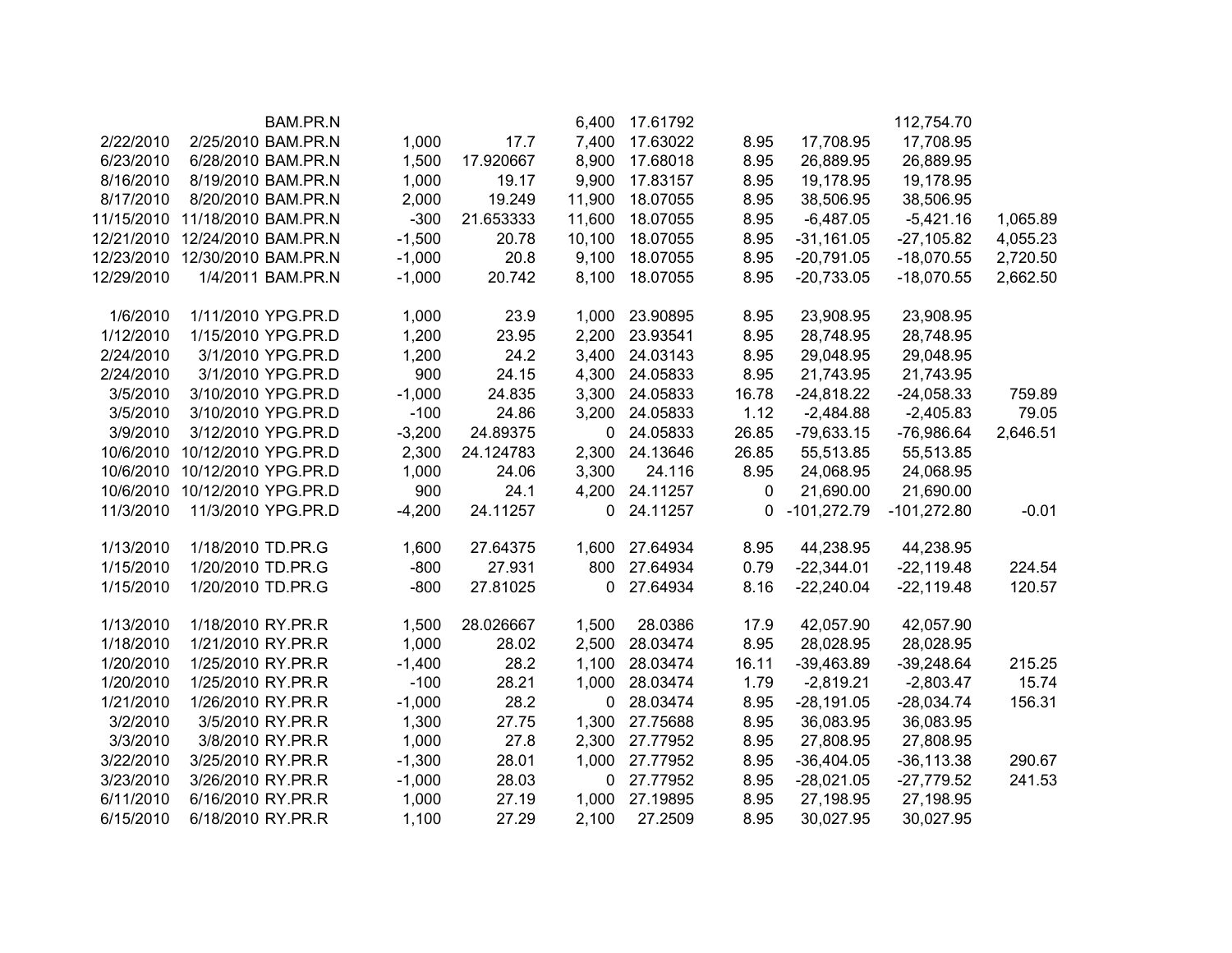| 6/18/2010  | 6/21/2010 RY.PR.R             | 2,000    | 27.21     | 4,100 | 27.23532       | 17.9 | 54,437.90    | 54,437.90    |           |
|------------|-------------------------------|----------|-----------|-------|----------------|------|--------------|--------------|-----------|
| 7/12/2010  | 7/15/2010 RY.PR.R             | $-1,000$ | 27.6      |       | 3,100 27.23532 | 8.95 | $-27,591.05$ | $-27,235.32$ | 355.73    |
| 7/15/2010  | 7/20/2010 RY.PR.R             | $-700$   | 27.7      | 2,400 | 27.23532       | 8.95 | $-19,381.05$ | $-19,064.72$ | 316.33    |
| 7/16/2010  | 7/21/2010 RY.PR.R             | $-200$   | 27.83     | 2,200 | 27.23532       | 8.95 | $-5,557.05$  | $-5,447.06$  | 109.99    |
| 7/20/2010  | 7/25/2010 RY.PR.R             | $-1,100$ | 27.78     | 1,100 | 27.23532       | 8.95 | $-30,549.05$ | $-29,958.85$ | 590.20    |
| 7/21/2010  | 7/26/2010 RY.PR.R             | $-1,100$ | 27.758182 | 0     | 27.23532       | 8.95 | $-30,525.05$ | $-29,958.85$ | 566.20    |
| 10/6/2010  | 10/12/2010 RY.PR.R            | 700      | 27.82     | 700   | 27.83279       | 8.95 | 19,482.95    | 19,482.95    |           |
| 10/6/2010  | 10/12/2010 RY.PR.R            | 300      | 27.8      | 1,000 | 27.82295       | 0    | 8,340.00     | 8,340.00     |           |
| 10/7/2010  | 10/13/2010 RY.PR.R            | 1,000    | 27.75     | 2,000 | 27.79095       | 8.95 | 27,758.95    | 27,758.95    |           |
| 10/8/2010  | 10/14/2010 RY.PR.R            | 400      | 27.83     | 2,400 | 27.80119       | 8.95 | 11,140.95    | 11,140.95    |           |
| 10/12/2010 | 10/15/2010 RY.PR.R            | 100      | 27.8      |       | 2,500 27.80472 | 8.95 | 2,788.95     | 2,788.95     |           |
| 10/13/2010 | 10/18/2010 RY.PR.R            | 1,000    | 27.9      | 3,500 | 27.8345        | 8.95 | 27,908.95    | 27,908.95    |           |
| 10/21/2010 | 10/26/2010 RY.PR.R            | 2,000    | 27.875    |       | 5,500 27.85248 | 17.9 | 55,767.90    | 55,767.90    |           |
|            | 11/18/2010 11/23/2010 RY.PR.R | $-800$   | 27.8      |       | 4,700 27.85248 | 8.95 | $-22,231.05$ | $-22,281.99$ | $-50.94$  |
| 1/14/2010  | 1/19/2010 HSB.PR.E            | 2,600    | 28.017692 |       | 2,600 28.02458 | 17.9 | 72,863.90    | 72,863.90    |           |
| 1/15/2010  | 1/20/2010 HSB.PR.E            | 2,000    | 28.03     | 4,600 | 28.03083       | 17.9 | 56,077.90    | 56,077.90    |           |
| 6/11/2010  | 6/15/2010 HSB.PR.E            | $-1,000$ | 27.5      | 3,600 | 28.03083       | 8.95 | $-27,491.05$ | $-28,030.83$ | $-539.78$ |
| 6/15/2010  | 6/20/2010 HSB.PR.E            | $-1,000$ | 27.609    | 2,600 | 28.03083       | 8.95 | $-27,600.05$ | $-28,030.83$ | $-430.78$ |
| 6/18/2010  | 6/23/2010 HSB.PR.E            | $-1,000$ | 27.54     | 1,600 | 28.03083       | 8.95 | $-27,531.05$ | $-28,030.83$ | $-499.78$ |
| 7/12/2010  | 7/15/2010 HSB.PR.E            | 1,000    | 27.641    |       | 2,600 27.88434 | 8.95 | 27,649.95    | 27,649.95    |           |
| 7/15/2010  | 7/19/2010 HSB.PR.E            | 1,000    | 27.692    |       | 3,600 27.83339 | 8.95 | 27,700.95    | 27,700.95    |           |
| 7/20/2010  | 7/25/2010 HSB.PR.E            | $-1,100$ | 27.75     |       | 2,500 27.83339 | 8.95 | $-30,516.05$ | $-30,616.73$ | $-100.68$ |
| 7/21/2010  | 7/26/2010 HSB.PR.E            | $-200$   | 27.78     |       | 2,300 27.83339 | 8.95 | $-5,547.05$  | $-5,566.68$  | $-19.63$  |
| 8/11/2010  | 8/16/2010 HSB.PR.E            | $-500$   | 27.99     |       | 1,800 27.83339 | 8.95 | $-13,986.05$ | $-13,916.70$ | 69.35     |
| 9/21/2010  | 9/24/2010 HSB.PR.E            | $-800$   | 28.19     | 1,000 | 27.83339       | 8.95 | $-22,543.05$ | $-22,266.72$ | 276.33    |
| 10/7/2010  | 10/13/2010 HSB.PR.E           | $-1,000$ | 28.1      | 0     | 27.83339       | 8.95 | $-28,091.05$ | $-27,833.39$ | 257.66    |
|            | 12/9/2010 12/14/2010 HSB.PR.E | 1,000    | 27.82     | 1,000 | 27.82895       | 8.95 | 27,828.95    | 27,828.95    |           |
| 12/23/2010 | 12/30/2010 HSB.PR.E           | $-1,000$ | 27.821    | 0     | 27.82895       | 8.95 | $-27,812.05$ | $-27,828.95$ | $-16.90$  |
| 1/20/2010  | 1/25/2010 CIU.PR.B            | 1,400    | 28.307143 |       | 1,400 28.31993 | 17.9 | 39,647.90    | 39,647.90    |           |
| 1/21/2010  | 1/26/2010 CIU.PR.B            | 1,000    | 28.344    | 2,400 | 28.33369       | 8.95 | 28,352.95    | 28,352.95    |           |
| 2/5/2010   | 2/10/2010 SLF.PR.C            | 2,500    | 19.2036   | 2,500 | 19.20704       | 8.61 | 48,017.61    | 48,017.61    |           |
| 2/5/2010   | 2/10/2010 SLF.PR.C            | 100      | 19.2      | 2,600 | 19.2069        | 0.34 | 1,920.34     | 1,920.34     |           |
| 2/25/2010  | 3/2/2010 SLF.PR.C             | $-400$   | 18.93     | 2,200 | 19.2069        | 8.95 | $-7,563.05$  | $-7,682.76$  | $-119.71$ |
| 2/26/2010  | 3/3/2010 SLF.PR.C             | $-1,000$ | 18.84     | 1,200 | 19.2069        | 8.95 | $-18,831.05$ | $-19,206.90$ | $-375.85$ |
|            |                               |          |           |       |                |      |              |              |           |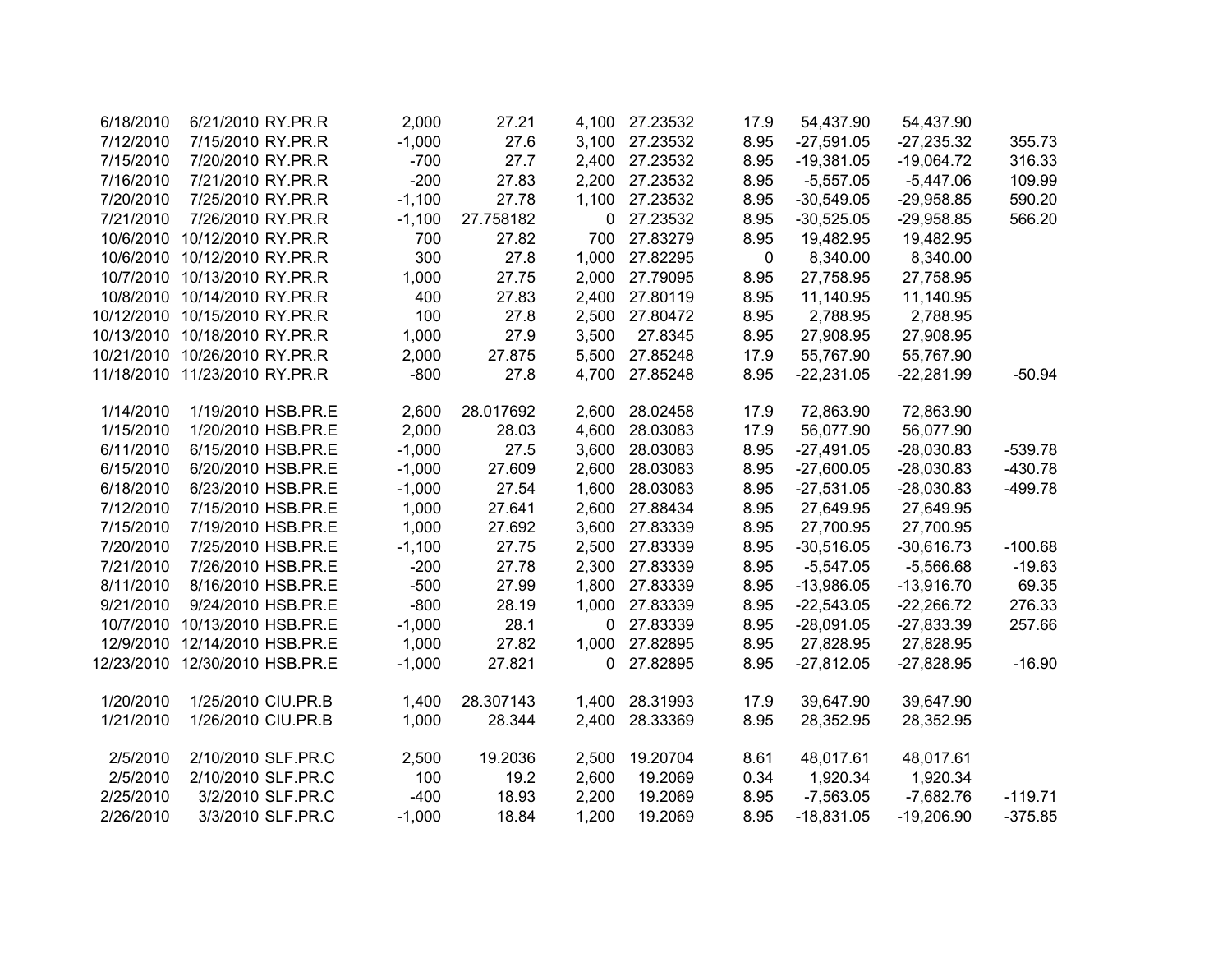| $-497.23$   | $-23,048.28$ | $-22,551.05$ | 8.95  | 19.2069  | 0           | 18.8      | $-1,200$ | 3/5/2010 SLF.PR.C   | 3/2/2010   |
|-------------|--------------|--------------|-------|----------|-------------|-----------|----------|---------------------|------------|
|             | 18,358.95    | 18,358.95    | 8.95  | 18.35895 | 1,000       | 18.35     | 1,000    | 6/24/2010 SLF.PR.C  | 6/21/2010  |
|             | 33,308.95    | 33,308.95    | 8.95  | 18.45282 | 2,800       | 18.5      | 1,800    | 7/14/2010 SLF.PR.C  | 7/9/2010   |
| 406.49      | $-3,690.56$  | $-4,097.05$  | 8.95  | 18.45282 | 2,600       | 20.53     | $-200$   | 10/20/2010 SLF.PR.C | 10/15/2010 |
|             |              |              |       |          |             |           |          |                     |            |
|             | 8,296.95     | 8,296.95     | 8.95  | 20.74238 | 400         | 20.72     | 400      | 2/13/2010 POW.PR.D  | 2/10/2010  |
| 94.10       | $-8,296.95$  | $-8,391.05$  | 8.95  | 20.74238 | $\mathbf 0$ | 21        | $-400$   | 2/17/2010 POW.PR.D  | 2/11/2010  |
|             | 18,692.05    | 18,692.05    | 8.05  | 20.76894 | 900         | 20.76     | 900      | 3/10/2010 POW.PR.D  | 3/5/2010   |
|             | 2,076.90     | 2,076.90     | 0.9   | 20.76895 | 1,000       | 20.76     | 100      | 3/10/2010 POW.PR.D  | 3/5/2010   |
|             | 20,698.95    | 20,698.95    | 8.95  | 20.73395 | 2,000       | 20.69     | 1,000    | 3/22/2010 POW.PR.D  | 3/19/2010  |
| $-25.34$    | $-2,073.40$  | $-2,048.05$  | 8.95  | 20.73395 | 1,900       | 20.57     | $-100$   | 3/29/2010 POW.PR.D  | 3/24/2010  |
|             | 18,323.05    | 18,323.05    | 8.05  | 20.61341 | 2,800       | 20.35     | 900      | 3/31/2010 POW.PR.D  | 3/26/2010  |
|             | 2,034.90     | 2,034.90     | 0.9   | 20.60429 | 2,900       | 20.34     | 100      | 3/31/2010 POW.PR.D  | 3/26/2010  |
|             | 18,242.05    | 18,242.05    | 8.05  | 20.52487 | 3,800       | 20.26     | 900      | 4/1/2010 POW.PR.D   | 3/29/2010  |
|             | 2,025.90     | 2,025.90     | 0.9   | 20.51805 | 3,900       | 20.25     | 100      | 4/1/2010 POW.PR.D   | 3/29/2010  |
|             | 27,516.52    | 27,516.52    | 12.52 | 20.28999 | 5,300       | 19.645714 | 1,400    | 4/8/2010 POW.PR.D   | 4/5/2010   |
|             | 11,735.38    | 11,735.38    | 5.38  | 20.21564 | 5,900       | 19.55     | 600      | 4/8/2010 POW.PR.D   | 4/5/2010   |
| 486.78      | $-14,150.95$ | $-14,637.73$ | 6.27  | 20.21564 | 5,200       | 20.92     | $-700$   | 6/22/2010 POW.PR.D  | 6/17/2010  |
| 214.63      | $-6,064.69$  | $-6,279.32$  | 2.68  | 20.21564 | 4,900       | 20.94     | $-300$   | 6/22/2010 POW.PR.D  | 6/17/2010  |
| 795.41      | $-20,215.64$ | $-21,011.05$ | 8.95  | 20.21564 | 3,900       | 21.02     | $-1,000$ | 6/23/2010 POW.PR.D  | 6/18/2010  |
| 1,290.12    | $-46,495.98$ | $-47,786.10$ | 17.9  | 20.21564 | 1,600       | 20.784348 | $-2,300$ | 6/28/2010 POW.PR.D  | 6/23/2010  |
| 1,038.02    | $-32,345.03$ | $-33,383.05$ | 8.95  | 20.21564 | 0           | 20.87     | $-1,600$ | 6/30/2010 POW.PR.D  | 6/25/2010  |
|             | 8,259.16     | 8,259.16     | 7.16  | 20.6479  | 400         | 20.63     | 400      | 7/19/2010 POW.PR.D  | 7/14/2010  |
|             | 2,064.79     | 2,064.79     | 1.79  | 20.6479  | 500         | 20.63     | 100      | 7/19/2010 POW.PR.D  | 7/14/2010  |
| 259.10      | $-10,323.95$ | $-10,583.05$ | 8.95  | 20.6479  | $\Omega$    | 21.184    | $-500$   | 8/3/2010 POW.PR.D   | 7/28/2010  |
|             | 2,134.48     | 2,134.48     | 4.48  | 21.3448  | 100         | 21.3      | 100      | 2/17/2010 BNS.PR.K  | 2/11/2010  |
|             | 2,134.47     | 2,134.47     | 4.47  | 21.34475 | 200         | 21.3      | 100      | 2/17/2010 BNS.PR.K  | 2/11/2010  |
|             | 110,984.85   | 110,984.85   | 26.85 | 21.3433  | 5,400       | 21.338077 | 5,200    | 2/18/2010 BNS.PR.K  | 2/12/2010  |
| $-2,304.49$ | $-42,686.59$ | $-40,382.10$ | 17.9  | 21.3433  | 3,400       | 20.2      | $-2,000$ | 6/8/2010 BNS.PR.K   | 6/3/2010   |
| $-3,670.06$ | $-72,567.21$ | $-68,897.15$ | 26.85 | 21.3433  | $\mathbf 0$ | 20.271765 | $-3,400$ | 6/9/2010 BNS.PR.K   | 6/4/2010   |
|             | 38,994.50    | 38,994.50    | 8.5   | 20.52342 | 1,900       | 20.518947 | 1,900    | 6/11/2010 BNS.PR.K  | 6/8/2010   |
|             | 2,042.45     | 2,042.45     | 0.45  | 20.51847 | 2,000       | 20.42     | 100      | 6/11/2010 BNS.PR.K  | 6/8/2010   |
|             | 22,712.95    | 22,712.95    | 8.95  | 20.56448 | 3,100       | 20.64     | 1,100    | 6/15/2010 BNS.PR.K  | 6/10/2010  |
| 59.46       | $-16,451.59$ | $-16,511.05$ | 8.95  | 20.56448 | 2,300       | 20.65     | $-800$   | 6/16/2010 BNS.PR.K  | 6/11/2010  |
| 355.19      | $-41,128.97$ | $-41,484.16$ | 15.84 | 20.56448 | 300         | 20.75     | $-2,000$ | 6/18/2010 BNS.PR.K  | 6/15/2010  |
| 36.53       | $-4,112.90$  | $-4,149.43$  | 1.37  | 20.56448 | 100         | 20.754    | $-200$   | 6/18/2010 BNS.PR.K  | 6/15/2010  |
| 17.86       |              |              | 0.69  |          |             | 20.75     | $-100$   | 6/18/2010 BNS.PR.K  |            |
|             | $-2,056.45$  | $-2,074.31$  | 17.9  | 20.56448 | 0           |           |          |                     | 6/15/2010  |
|             | 41,577.90    | 41,577.90    |       | 20.78895 | 2,000       | 20.78     | 2,000    | 6/22/2010 BNS.PR.K  | 6/17/2010  |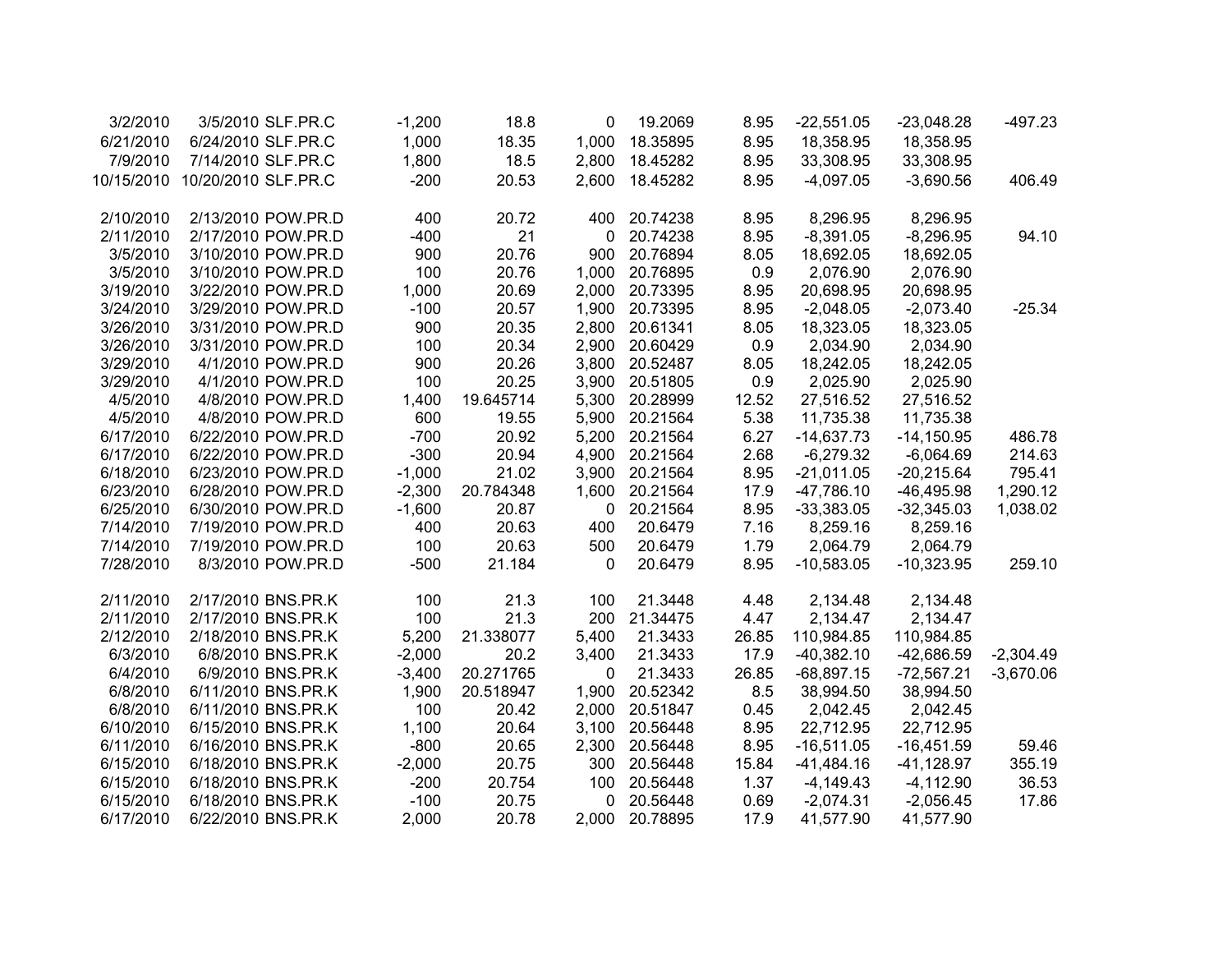| 6/25/2010  | 6/30/2010 BNS.PR.K  | $-300$   | 20.95     | 1,700 | 20.78895       | 8.95  | $-6,276.05$  | $-6,236.69$  | 39.37       |
|------------|---------------------|----------|-----------|-------|----------------|-------|--------------|--------------|-------------|
| 7/2/2010   | 7/7/2010 BNS.PR.K   | $-1,700$ | 20.675882 | 0     | 20.78895       | 8.95  | $-35,140.05$ | $-35,341.22$ | $-201.17$   |
| 8/3/2010   | 8/6/2010 BNS.PR.K   | 2,700    | 21.3      | 2,700 | 21.3032        | 8.63  | 57,518.63    | 57,518.63    |             |
| 8/3/2010   | 8/6/2010 BNS.PR.K   | 100      | 21.3      | 2,800 | 21.3032        | 0.32  | 2,130.32     | 2,130.32     |             |
| 8/18/2010  | 8/23/2010 BNS.PR.K  | $-1,300$ | 21.840769 | 1,500 | 21.3032        | 16.62 | $-28,376.38$ | $-27,694.16$ | 682.22      |
| 8/18/2010  | 8/23/2010 BNS.PR.K  | $-100$   | 21.84     | 1,400 | 21.3032        | 1.28  | $-2,182.72$  | $-2,130.32$  | 52.40       |
| 8/23/2010  | 8/26/2010 BNS.PR.K  | $-1,400$ | 22.05     | 0     | 21.3032        | 8.95  | $-30,861.05$ | $-29,824.48$ | 1,036.58    |
| 2/23/2010  | 2/26/2010 GWO.PR.G  | 1,600    | 21.77     |       | 1,600 21.77894 | 14.31 | 34,846.31    | 34,846.31    |             |
|            |                     |          |           |       |                |       |              |              |             |
| 2/23/2010  | 2/26/2010 GWO.PR.G  | 300      | 21.77     | 1,900 | 21.77895       | 2.69  | 6,533.69     | 6,533.69     |             |
| 2/23/2010  | 2/26/2010 GWO.PR.G  | 100      | 21.77     | 2,000 | 21.77895       | 0.9   | 2,177.90     | 2,177.90     |             |
| 3/5/2010   | 3/10/2010 GWO.PR.G  | 400      | 21.42     | 2,400 | 21.72285       | 8.95  | 8,576.95     | 8,576.95     |             |
| 3/29/2010  | 4/1/2010 GWO.PR.G   | 1,900    | 21.475263 |       | 4,300 21.61553 | 8.95  | 40,811.95    | 40,811.95    |             |
| 4/7/2010   | 4/12/2010 GWO.PR.G  | 900      | 20.622222 |       | 5,200 21.44502 | 7.32  | 18,567.32    | 18,567.32    |             |
| 4/7/2010   | 4/12/2010 GWO.PR.G  | 200      | 20.65     |       | 5,400 21.41588 | 1.63  | 4,131.63     | 4,131.63     |             |
| 5/28/2010  | 6/2/2010 GWO.PR.G   | $-600$   | 20.78     |       | 4,800 21.41588 | 8.95  | $-12,459.05$ | $-12,849.53$ | $-390.48$   |
| 6/3/2010   | 6/8/2010 GWO.PR.G   | $-1,000$ | 21.044    | 3,800 | 21.41588       | 8.95  | $-21,035.05$ | $-21,415.88$ | $-380.83$   |
| 6/4/2010   | 6/9/2010 GWO.PR.G   | $-3,800$ | 20.972632 |       | 0 21.41588     | 26.85 | $-79,669.15$ | $-81,380.34$ | $-1,711.19$ |
| 7/12/2010  | 7/15/2010 GWO.PR.G  | 1,100    | 21.877273 | 1,100 | 21.88473       | 8.2   | 24,073.20    | 24,073.20    |             |
| 7/12/2010  | 7/15/2010 GWO.PR.G  | 100      | 21.86     | 1,200 | 21.88329       | 0.75  | 2,186.75     | 2,186.75     |             |
| 7/14/2010  | 7/19/2010 GWO.PR.G  | 3,000    | 21.803    |       | 4,200 21.83201 | 25.49 | 65,434.49    | 65,434.49    |             |
| 7/14/2010  | 7/19/2010 GWO.PR.G  | 500      | 21.85     |       | 4,700 21.83443 | 2.36  | 10,927.36    | 10,927.36    |             |
| 7/14/2010  | 7/19/2010 GWO.PR.G  | 500      | 21.758    |       | 5,200 21.82708 | 0     | 10,879.00    | 10,879.00    |             |
| 8/20/2010  | 8/25/2010 GWO.PR.G  | 900      | 22.357778 | 6,100 | 21.9067        | 8.05  | 20,130.05    | 20,130.05    |             |
| 8/20/2010  | 8/25/2010 GWO.PR.G  | 100      | 22.35     |       | 6,200 21.91399 | 0.9   | 2,235.90     | 2,235.90     |             |
| 9/1/2010   | 9/7/2010 GWO.PR.G   | 1,000    | 22.22     |       | 7,200 21.95774 | 8.95  | 22,228.95    | 22,228.95    |             |
| 9/21/2010  | 9/24/2010 GWO.PR.G  | $-1,000$ | 23.19     |       | 6,200 21.95774 | 8.95  | $-23,181.05$ | $-21,957.74$ | 1,223.31    |
| 9/24/2010  | 9/29/2010 GWO.PR.G  | $-1,000$ | 23.44     |       | 5,200 21.95774 | 8.95  | $-23,431.05$ | $-21,957.74$ | 1,473.31    |
| 9/24/2010  | 9/29/2010 GWO.PR.G  | $-3,400$ | 23.421176 |       | 1,800 21.95774 | 35.8  | $-79,596.20$ | $-74,656.30$ | 4,939.90    |
| 9/27/2010  | 9/30/2010 GWO.PR.G  | $-300$   | 23.68     |       | 1,500 21.95774 | 8.95  | $-7,095.05$  | $-6,587.32$  | 507.73      |
| 9/28/2010  | 10/1/2010 GWO.PR.G  | $-1,500$ | 23.5      |       | 0 21.95774     | 8.95  | $-35,241.05$ | $-32,936.60$ | 2,304.45    |
| 10/21/2010 | 10/26/2010 GWO.PR.G | 200      | 23.73     | 200   | 23.77475       | 8.95  | 4,754.95     | 4,754.95     |             |
| 11/2/2010  | 11/5/2010 GWO.PR.G  | $-200$   | 24.16     | 0     | 23.77475       | 8.95  | $-4,823.05$  | $-4,754.95$  | 68.10       |
| 11/16/2010 | 11/19/2010 GWO.PR.G | 1,000    | 23.72     | 1,000 | 23.72895       | 8.95  | 23,728.95    | 23,728.95    |             |
| 11/17/2010 | 11/22/2010 GWO.PR.G | 2,000    | 23.72     | 3,000 | 23.72895       | 17.9  | 47,457.90    | 47,457.90    |             |
| 11/18/2010 | 11/23/2010 GWO.PR.G | $-1,000$ | 24        | 2,000 | 23.72895       | 8.95  | $-23,991.05$ | $-23,728.95$ | 262.10      |
| 11/19/2010 | 11/24/2010 GWO.PR.G | $-2,000$ | 24.046    | 0     | 23.72895       | 17.9  | $-48,074.10$ | $-47,457.90$ | 616.20      |
|            |                     |          |           |       |                |       |              |              |             |
| 2/26/2010  | 3/3/2010 SLF.PR.A   | 1,000    | 19.74     | 1,000 | 19.74895       | 8.95  | 19,748.95    | 19,748.95    |             |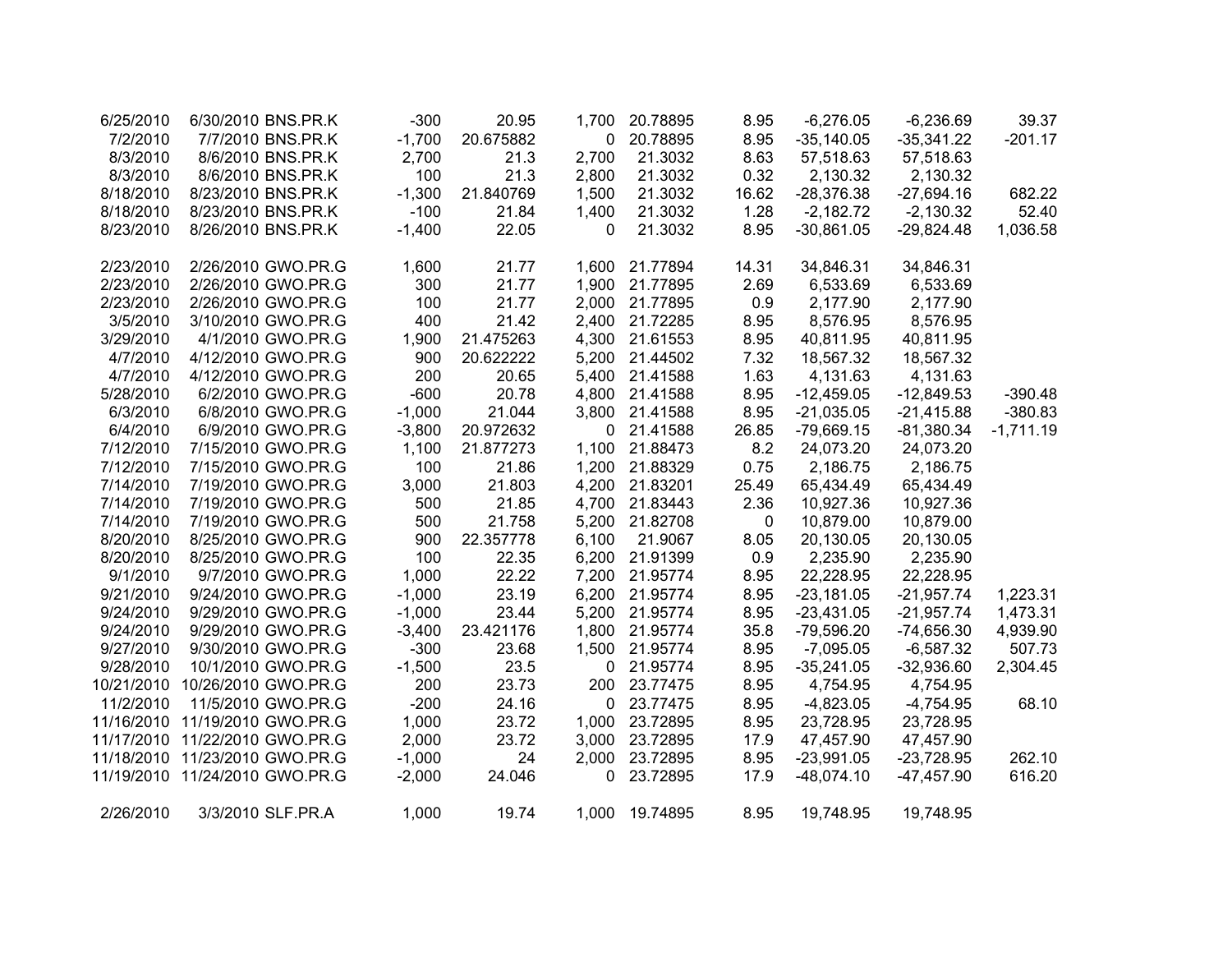|             | 19,738.95     | 19,738.95    | 8.95  | 19.74395       | 2,000        | 19.73     | 1,000    | 3/5/2010 SLF.PR.A  |                                | 3/2/2010   |
|-------------|---------------|--------------|-------|----------------|--------------|-----------|----------|--------------------|--------------------------------|------------|
|             | 53,342.90     | 53,342.90    | 17.9  | 19.75123       | 4,700        | 19.75     | 2,700    | 3/8/2010 SLF.PR.A  |                                | 3/3/2010   |
| $-1,626.32$ | $-33,577.10$  | $-31,950.78$ | 15.22 | 19.75123       | 3,000        | 18.803529 | $-1,700$ |                    | 5/11/2010 SLF.PR.A             | 5/6/2010   |
| $-285.05$   | $-5,925.37$   | $-5,640.32$  | 2.68  | 19.75123       | 2,700        | 18.81     | $-300$   |                    | 5/11/2010 SLF.PR.A             | 5/6/2010   |
| $-679.12$   | $-11,850.74$  | $-11,171.62$ | 5.38  | 19.75123       | 2,100        | 18.628333 | $-600$   |                    | 5/12/2010 SLF.PR.A             | 5/7/2010   |
| $-448.06$   | $-7,900.49$   | $-7,452.43$  | 3.57  | 19.75123       | 1,700        | 18.64     | $-400$   |                    | 5/12/2010 SLF.PR.A             | 5/7/2010   |
| $-940.18$   | $-19,751.23$  | $-18,811.05$ | 8.95  | 19.75123       | 700          | 18.82     | $-1,000$ |                    | 5/14/2010 SLF.PR.A             | 5/11/2010  |
| $-709.81$   | $-13,825.86$  | $-13,116.05$ | 8.95  | 19.75123       | 0            | 18.75     | $-700$   | 6/2/2010 SLF.PR.A  |                                | 5/28/2010  |
|             | 33,413.45     | 33,413.45    | 8.45  | 19.65497       | 1,700        | 19.65     | 1,700    |                    | 6/15/2010 SLF.PR.A             | 6/11/2010  |
|             | 1,965.50      | 1,965.50     | 0.5   | 19.65497       | 1,800        | 19.65     | 100      |                    | 6/15/2010 SLF.PR.A             | 6/11/2010  |
| 612.10      | $-35,378.95$  | $-35,991.05$ | 8.95  | 19.65497       | $\mathbf 0$  | 20        | $-1,800$ | 7/2/2010 SLF.PR.A  |                                | 6/28/2010  |
|             | 20,888.95     | 20,888.95    | 8.95  | 20.88895       | 1,000        | 20.88     | 1,000    |                    | 9/23/2010 SLF.PR.A             | 9/20/2010  |
|             | 19,178.05     | 19,178.05    | 8.05  | 21.08789       | 1,900        | 21.3      | 900      |                    | 10/1/2010 SLF.PR.A             | 9/28/2010  |
|             | 2,129.90      | 2,129.90     | 0.9   | 21.09845       | 2,000        | 21.29     | 100      |                    | 10/1/2010 SLF.PR.A             | 9/28/2010  |
|             | 23,645.56     | 23,645.56    | 6.56  | 21.2395        | 3,100        | 21.49     | 1,100    |                    | 10/20/2010 SLF.PR.A            | 10/15/2010 |
|             | 4,307.20      | 4,307.20     | 1.2   | 3,300 21.25747 |              | 21.53     | 200      |                    | 10/20/2010 SLF.PR.A            | 10/15/2010 |
|             | 4,299.19      | 4,299.19     | 1.19  | 21.2711        | 3,500        | 21.49     | 200      |                    | 10/15/2010 10/20/2010 SLF.PR.A |            |
|             | 22,288.95     | 22,288.95    | 8.95  | 27.86119       | 800          | 27.85     | 800      |                    | 3/4/2010 TD.PR.E               | 3/1/2010   |
| 102.10      | $-22,288.95$  | $-22,391.05$ | 8.95  | 27.86119       | $\mathbf 0$  | 28        | $-800$   |                    | 3/8/2010 TD.PR.E               | 3/3/2010   |
|             | 22,058.06     | 22,058.06    | 8.06  | 24.50896       | 900          | 24.5      | 900      | 3/10/2010 YPG.PR.C |                                | 3/5/2010   |
|             | 2,450.89      | 2,450.89     | 0.89  | 1,000 24.50895 |              | 24.5      | 100      | 3/10/2010 YPG.PR.C |                                | 3/5/2010   |
|             | 78,452.85     | 78,452.85    | 26.85 | 4,200 24.51471 |              | 24.508125 | 3,200    | 3/12/2010 YPG.PR.C |                                | 3/9/2010   |
| $-1,280.11$ | $-66, 189.73$ | $-64,909.62$ | 22.38 | 1,500 24.51471 |              | 24.048889 | $-2,700$ |                    | 10/12/2010 YPG.PR.C            | 10/6/2010  |
| $-770.49$   | $-36,772.07$  | $-36,001.58$ | 13.42 | 24.51471       | 0            | 24.01     | $-1,500$ |                    | 10/12/2010 YPG.PR.C            | 10/6/2010  |
|             | 36,731.90     | 36,731.90    | 17.9  | 21.607         | 1,700        | 21.596471 | 1,700    |                    | 4/12/2010 CM.PR.P              | 4/7/2010   |
|             | 19,358.05     | 19,358.05    | 8.05  | 21.57306       | 2,600        | 21.5      | 900      |                    | 4/12/2010 CM.PR.P              | 4/7/2010   |
|             | 2,152.00      | 2,152.00     | 0     | 21.57109       | 2,700        | 21.52     | 100      |                    | 4/12/2010 CM.PR.P              | 4/7/2010   |
|             | 2,150.90      | 2,150.90     | 0.9   | 2,800 21.56888 |              | 21.5      | 100      |                    | 4/12/2010 CM.PR.P              | 4/7/2010   |
|             | 22,108.95     | 22,108.95    | 8.95  | 21.711         | 3,800        | 22.1      | 1,000    |                    | 4/21/2010 CM.PR.P              | 4/16/2010  |
| 360.05      | $-21,711.00$  | $-22,071.05$ | 8.95  | 21.711         | 2,800        | 22.08     | $-1,000$ | 5/6/2010 CM.PR.P   |                                | 5/3/2010   |
| 14.95       | $-2,171.10$   | $-2,186.05$  | 8.95  | 21.711         | 2,700        | 21.95     | $-100$   |                    | 5/12/2010 CM.PR.P              | 5/7/2010   |
| 186.35      | $-58,619.70$  | $-58,806.05$ | 8.95  | 21.711         | $\mathbf{0}$ | 21.783333 | $-2,700$ |                    | 5/14/2010 CM.PR.P              | 5/11/2010  |
|             | 25,208.95     | 25,208.95    | 8.95  | 25.20895       | 1,000        | 25.2      | 1,000    |                    | 11/17/2010 CM.PR.P             | 11/12/2010 |
|             | 25,005.94     | 25,005.94    | 8.94  | 25.10745       | 2,000        | 24.997    | 1,000    |                    | 12/2/2010 CM.PR.P              | 11/29/2010 |
|             | 19,333.05     | 19,333.05    | 8.05  | 900 21.48117   |              | 21.472222 | 900      | 5/4/2010 CM.PR.G   |                                | 4/29/2010  |
|             |               |              |       |                |              |           |          |                    |                                |            |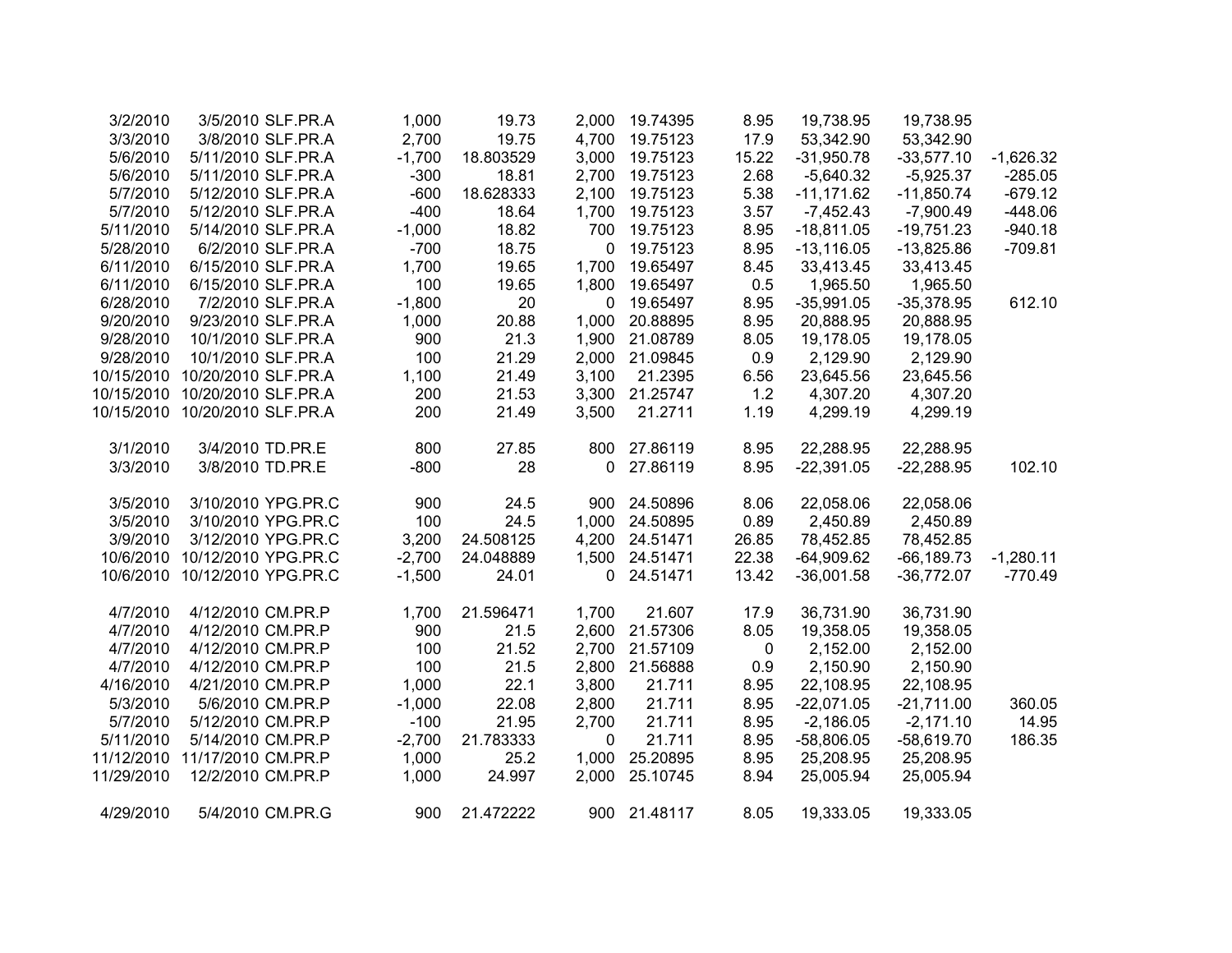| 4/29/2010 | 5/4/2010 CM.PR.G   | 100      | 21.47     | 1,000 | 21.48095       | 0.9       | 2,147.90     | 2,147.90     |          |
|-----------|--------------------|----------|-----------|-------|----------------|-----------|--------------|--------------|----------|
| 5/3/2010  | 5/6/2010 CM.PR.G   | 2,600    | 21.4      |       | 3,600 21.42938 | 24.83     | 55,664.83    | 55,664.83    |          |
| 5/3/2010  | 5/6/2010 CM.PR.G   | 200      | 21.42     | 3,800 | 21.42889       | 0         | 4,284.00     | 4,284.00     |          |
| 5/3/2010  | 5/6/2010 CM.PR.G   | 200      | 21.4      |       | 4,000 21.42795 | 2.02      | 4,282.02     | 4,282.02     |          |
| 5/4/2010  | 5/7/2010 CM.PR.G   | 1,000    | 21.34     | 5,000 | 21.41215       | 8.95      | 21,348.95    | 21,348.95    |          |
| 5/11/2010 | 5/14/2010 CM.PR.G  | 2,900    | 21.05     | 7,900 | 21.28249       | 25.96     | 61,070.96    | 61,070.96    |          |
| 5/11/2010 | 5/14/2010 CM.PR.G  | 100      | 21.05     | 8,000 | 21.2797        | 0.89      | 2,105.89     | 2,105.89     |          |
| 6/8/2010  | 6/11/2010 CM.PR.G  | $-600$   | 22.45     | 7,400 | 21.2797        | 5.37      | $-13,464.63$ | $-12,767.82$ | 696.81   |
| 6/8/2010  | 6/11/2010 CM.PR.G  | $-400$   | 22.46     | 7,000 | 21.2797        | 3.58      | $-8,980.42$  | $-8,511.88$  | 468.54   |
| 6/9/2010  | 6/14/2010 CM.PR.G  | $-1,000$ | 22.5      | 6,000 | 21.2797        | 8.95      | $-22,491.05$ | $-21,279.70$ | 1,211.35 |
| 6/10/2010 | 6/15/2010 CM.PR.G  | $-2,000$ | 22.515    | 4,000 | 21.2797        | 17.9      | $-45,012.10$ | $-42,559.40$ | 2,452.70 |
| 6/14/2010 | 6/17/2010 CM.PR.G  | $-600$   | 22.8      | 3,400 | 21.2797        | 8.95      | $-13,671.05$ | $-12,767.82$ | 903.23   |
| 6/15/2010 | 6/18/2010 CM.PR.G  | $-1,800$ | 22.805556 | 1,600 | 21.2797        | 17.9      | $-41,032.10$ | $-38,303.46$ | 2,728.64 |
| 6/16/2010 | 6/21/2010 CM.PR.G  | $-1,600$ | 22.855    | 0     | 21.2797        | 8.95      | $-36,559.05$ | $-34,047.52$ | 2,511.53 |
| 5/3/2010  | 5/6/2010 W.PR.J    | 500      | 21.532    | 500   | 21.54692       | 7.46      | 10,773.46    | 10,773.46    |          |
| 5/3/2010  | 5/6/2010 W.PR.J    | 100      | 21.54     | 600   | 21.54825       | 1.49      | 2,155.49     | 2,155.49     |          |
| 5/3/2010  | 5/6/2010 W.PR.J    | 100      | 21.46     | 700   | 21.53564       | $\pmb{0}$ | 2,146.00     | 2,146.00     |          |
| 5/7/2010  | 5/12/2010 W.PR.J   | 4,000    | 21.46     | 4,700 | 21.47698       | 26.85     | 85,866.85    | 85,866.85    |          |
| 5/10/2010 | 5/13/2010 W.PR.J   | 1,100    | 21.5      |       | 5,800 21.48289 | 8.95      | 23,658.95    | 23,658.95    |          |
| 6/17/2010 | 6/22/2010 W.PR.J   | $-2,000$ | 23.03     | 3,800 | 21.48289       | 17.9      | $-46,042.10$ | $-42,965.78$ | 3,076.32 |
| 6/21/2010 | 6/24/2010 W.PR.J   | 300      | 23.08     | 4,100 | 21.60193       | 8.95      | 6,932.95     | 6,932.95     |          |
| 7/19/2010 | 7/22/2010 W.PR.J   | 800      | 23.795    | 4,900 | 21.96145       | 7.16      | 19,043.16    | 19,043.16    |          |
| 7/19/2010 | 7/22/2010 W.PR.J   | 200      | 23.78     | 5,100 | 22.03311       | 1.79      | 4,757.79     | 4,757.79     |          |
| 9/30/2010 | 10/5/2010 W.PR.J   | $-2,700$ | 24.431111 | 2,400 | 22.03311       | 8.95      | $-65,955.05$ | $-59,489.40$ | 6,465.65 |
| 10/6/2010 | 10/12/2010 W.PR.J  | 1,600    | 24.4925   | 4,000 | 23.02134       | 17.9      | 39,205.90    | 39,205.90    |          |
| 5/11/2010 | 5/14/2010 PWF.PR.H | 1,000    | 21.9      | 1,000 | 21.90895       | 8.95      | 21,908.95    | 21,908.95    |          |
| 6/15/2010 | 6/18/2010 PWF.PR.H | $-1,000$ | 23.65     | 0     | 21.90895       | 8.95      | $-23,641.05$ | $-21,908.95$ | 1,732.10 |
| 9/21/2010 | 9/24/2010 PWF.PR.H | 400      | 24.87     | 400   | 24.8879        | 7.16      | 9,955.16     | 9,955.16     |          |
| 9/21/2010 | 9/24/2010 PWF.PR.H | 100      | 24.87     | 500   | 24.8879        | 1.79      | 2,488.79     | 2,488.79     |          |
| 5/17/2010 | 5/20/2010 PWF.PR.L | 200      | 19.31     | 200   | 19.35475       | 8.95      | 3,870.95     | 3,870.95     |          |
| 6/3/2010  | 6/8/2010 PWF.PR.L  | 900      | 20.5      | 1,100 | 20.29909       | 8.05      | 18,458.05    | 18,458.05    |          |
| 6/3/2010  | 6/8/2010 PWF.PR.L  | 100      | 20.5      | 1,200 | 20.31658       | 0.9       | 2,050.90     | 2,050.90     |          |
| 6/4/2010  | 6/9/2010 PWF.PR.L  | 3,100    | 20.617161 | 4,300 | 20.54016       | 29.57     | 63,942.77    | 63,942.77    |          |
| 6/4/2010  | 6/9/2010 PWF.PR.L  | 1,600    | 20.573    | 5,900 | 20.55148       | 14.28     | 32,931.08    | 32,931.08    |          |
| 6/4/2010  | 6/9/2010 PWF.PR.L  | 100      | 20.54     | 6,000 | 20.55144       | 0.9       | 2,054.90     | 2,054.90     |          |
| 8/9/2010  | 8/12/2010 PWF.PR.L | $-1,100$ | 21.8      |       | 4,900 20.55144 | 8.95      | $-23,971.05$ | $-22,606.59$ | 1,364.46 |
|           |                    |          |           |       |                |           |              |              |          |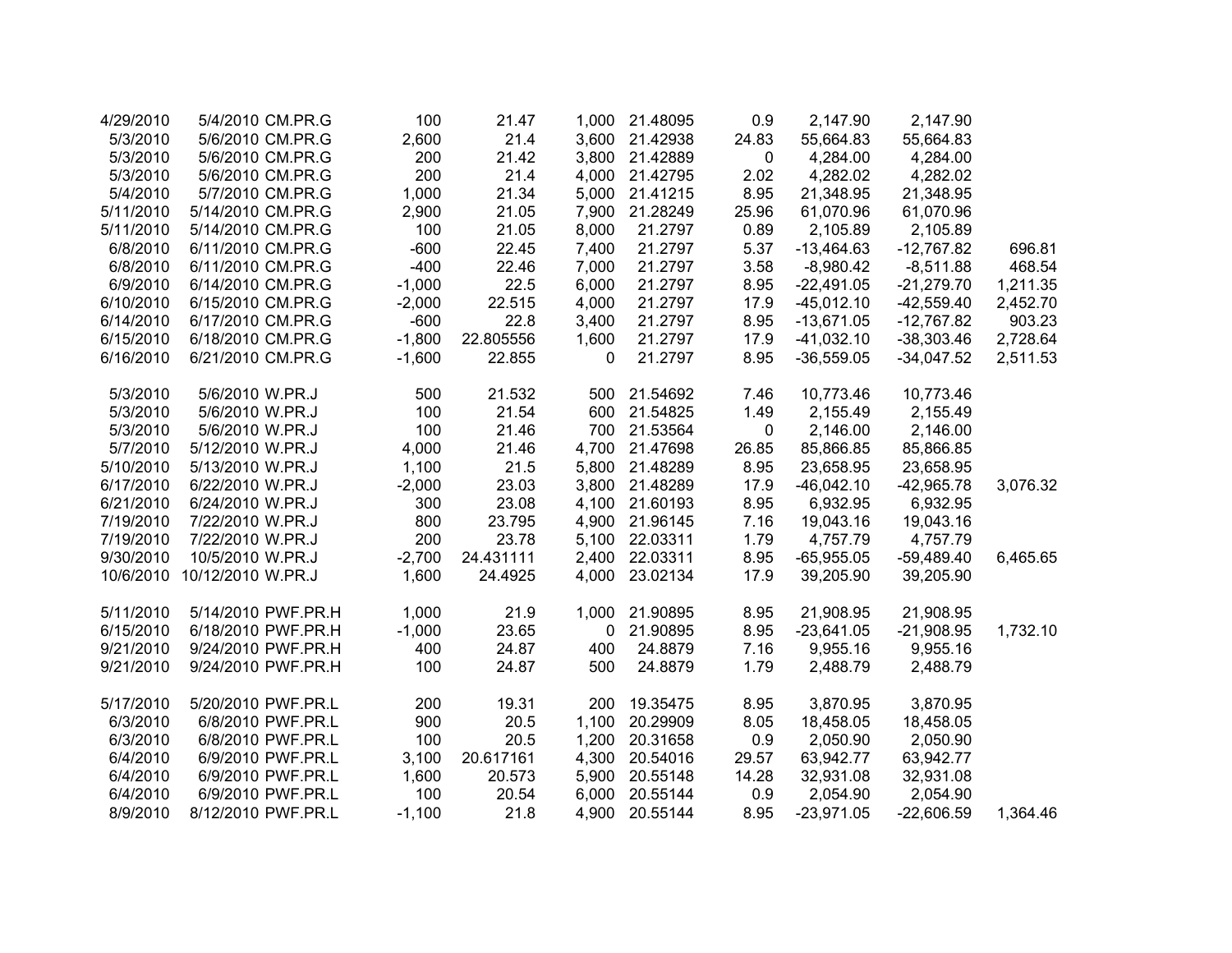| 9/24/2010  | 9/29/2010 PWF.PR.L  | $-500$   | 22.95     | 4,400        | 20.55144       | 8.95 | $-11,466.05$ | $-10,275.72$ | 1,190.33  |
|------------|---------------------|----------|-----------|--------------|----------------|------|--------------|--------------|-----------|
| 10/14/2010 | 10/19/2010 PWF.PR.L | 700      | 23.245714 | 5,100        | 20.92247       | 6.25 | 16,278.25    | 16,278.25    |           |
| 10/14/2010 | 10/19/2010 PWF.PR.L | 300      | 23.216667 | 5,400        | 21.05042       | 2.7  | 6,967.70     | 6,967.70     |           |
| 10/15/2010 | 10/20/2010 PWF.PR.L | $-1,000$ | 23.34     | 4,400        | 21.05042       | 17.9 | $-23,322.10$ | $-21,050.42$ | 2,271.68  |
| 11/9/2010  | 11/15/2010 PWF.PR.L | $-1,300$ | 23.84     | 3,100        | 21.05042       | 17.9 | $-30,974.10$ | $-27,365.55$ | 3,608.55  |
| 12/3/2010  | 12/8/2010 PWF.PR.L  | 700      | 23.13     | 3,800        | 21.43586       | 8.95 | 16,199.95    | 16,199.95    |           |
| 12/6/2010  | 12/9/2010 PWF.PR.L  | $-100$   | 23.45     |              | 3,700 21.43586 | 8.95 | $-2,336.05$  | $-2,143.59$  | 192.46    |
| 12/17/2010 | 12/22/2010 PWF.PR.L | $-1,000$ | 23.1      | 2,700        | 21.43586       | 8.95 | $-23,091.05$ | $-21,435.86$ | 1,655.19  |
| 12/29/2010 | 1/4/2011 PWF.PR.L   | $-700$   | 23.4      | 2,000        | 21.43586       | 8.95 | $-16,371.05$ | $-15,005.10$ | 1,365.95  |
| 12/30/2011 | 1/5/2011 PWF.PR.L   | $-1,000$ | 23.46     | 1,000        | 21.43586       | 8.95 | $-23,451.05$ | $-21,435.86$ | 2,015.19  |
| 6/11/2010  | 6/16/2010 HSB.PR.C  | 800      | 20.80375  | 800          | 20.8127        | 7.16 | 16,650.16    | 16,650.16    |           |
| 6/11/2010  | 6/16/2010 HSB.PR.C  | 200      | 20.81     | 1,000        | 20.81395       | 1.79 | 4,163.79     | 4,163.79     |           |
| 6/15/2010  | 6/18/2010 HSB.PR.C  | 700      | 20.95     | 1,700        | 20.87524       | 8.95 | 14,673.95    | 14,673.95    |           |
| 6/16/2010  | 6/21/2010 HSB.PR.C  | 2,000    | 20.95     | 3,700        | 20.92049       | 17.9 | 41,917.90    | 41,917.90    |           |
| 7/5/2010   | 7/8/2010 HSB.PR.C   | $-100$   | 21.45     | 3,600        | 20.92049       | 8.95 | $-2,136.05$  | $-2,092.05$  | 44.00     |
| 7/19/2010  | 7/22/2010 HSB.PR.C  | $-700$   | 21.9      | 2,900        | 20.92049       | 8.95 | $-15,321.05$ | $-14,644.34$ | 676.71    |
| 8/3/2010   | 8/6/2010 HSB.PR.C   | $-2,900$ | 22.196552 | $\mathbf 0$  | 20.92049       | 17.9 | $-64,352.10$ | $-60,669.41$ | 3,682.69  |
| 11/5/2010  | 11/10/2010 HSB.PR.C | 900      | 23.65     | 900          | 23.65994       | 8.95 | 21,293.95    | 21,293.95    |           |
| 11/8/2010  | 11/12/2010 HSB.PR.C | $-900$   | 23.69     | 0            | 23.65994       | 8.95 | $-21,312.05$ | $-21,293.95$ | 18.10     |
| 11/15/2010 | 11/18/2010 HSB.PR.C | 100      | 23.65     | 100          | 23.7395        | 8.95 | 2,373.95     | 2,373.95     |           |
| 11/25/2010 | 11/30/2010 HSB.PR.C | 200      | 23.7      | 300          | 23.743         | 8.95 | 4,748.95     | 4,748.95     |           |
| 12/15/2010 | 12/20/2010 HSB.PR.C | $-300$   | 23.35     | $\mathbf 0$  | 23.743         | 8.95 | $-6,996.05$  | $-7,122.90$  | $-126.85$ |
| 12/29/2010 | 1/4/2011 HSB.PR.C   | 200      | 23.29     | 200          | 23.33475       | 8.95 | 4,666.95     | 4,666.95     |           |
| 6/17/2010  | 6/22/2010 RY.PR.W   | 400      | 21.18     | 400          | 21.20238       | 8.95 | 8,480.95     | 8,480.95     |           |
| 6/23/2010  | 6/28/2010 RY.PR.W   | $-400$   | 21.35     | $\Omega$     | 21.20238       | 8.95 | $-8,531.05$  | $-8,480.95$  | 50.10     |
| 7/9/2010   | 7/14/2010 RY.PR.W   | 900      | 21.49     | 900          | 21.49894       | 8.05 | 19,349.05    | 19,349.05    |           |
| 7/9/2010   | 7/14/2010 RY.PR.W   | 100      | 21.49     | 1,000        | 21.49895       | 0.9  | 2,149.90     | 2,149.90     |           |
| 7/19/2010  | 7/22/2010 RY.PR.W   | $-1,000$ | 22.14     | $\mathbf{0}$ | 21.49895       | 8.95 | $-22,131.05$ | $-21,498.95$ | 632.10    |
| 6/18/2010  | 6/23/2010 BNS.PR.L  | 1,700    | 19.6      | 1,700        | 19.60526       | 8.95 | 33,328.95    | 33,328.95    |           |
| 6/22/2010  | 6/25/2010 BNS.PR.L  | $-1,700$ | 19.62     | 0            | 19.60526       | 8.95 | $-33,345.05$ | $-33,328.95$ | 16.10     |
| 6/23/2010  | 6/28/2010 POW.PR.B  | 300      | 21.87     | 300          | 21.89983       | 8.95 | 6,569.95     | 6,569.95     |           |
| 7/5/2010   | 7/8/2010 POW.PR.B   | $-300$   | 22.12     | $\mathbf 0$  | 21.89983       | 8.95 | $-6,627.05$  | $-6,569.95$  | 57.10     |
| 7/8/2010   | 7/13/2010 RY.PR.E   | 1,900    | 19.8      | 1,900        | 19.80447       | 8.5  | 37,628.50    | 37,628.50    |           |
| 7/8/2010   | 7/13/2010 RY.PR.E   | 100      | 19.8      | 2,000        | 19.80448       | 0.45 | 1,980.45     | 1,980.45     |           |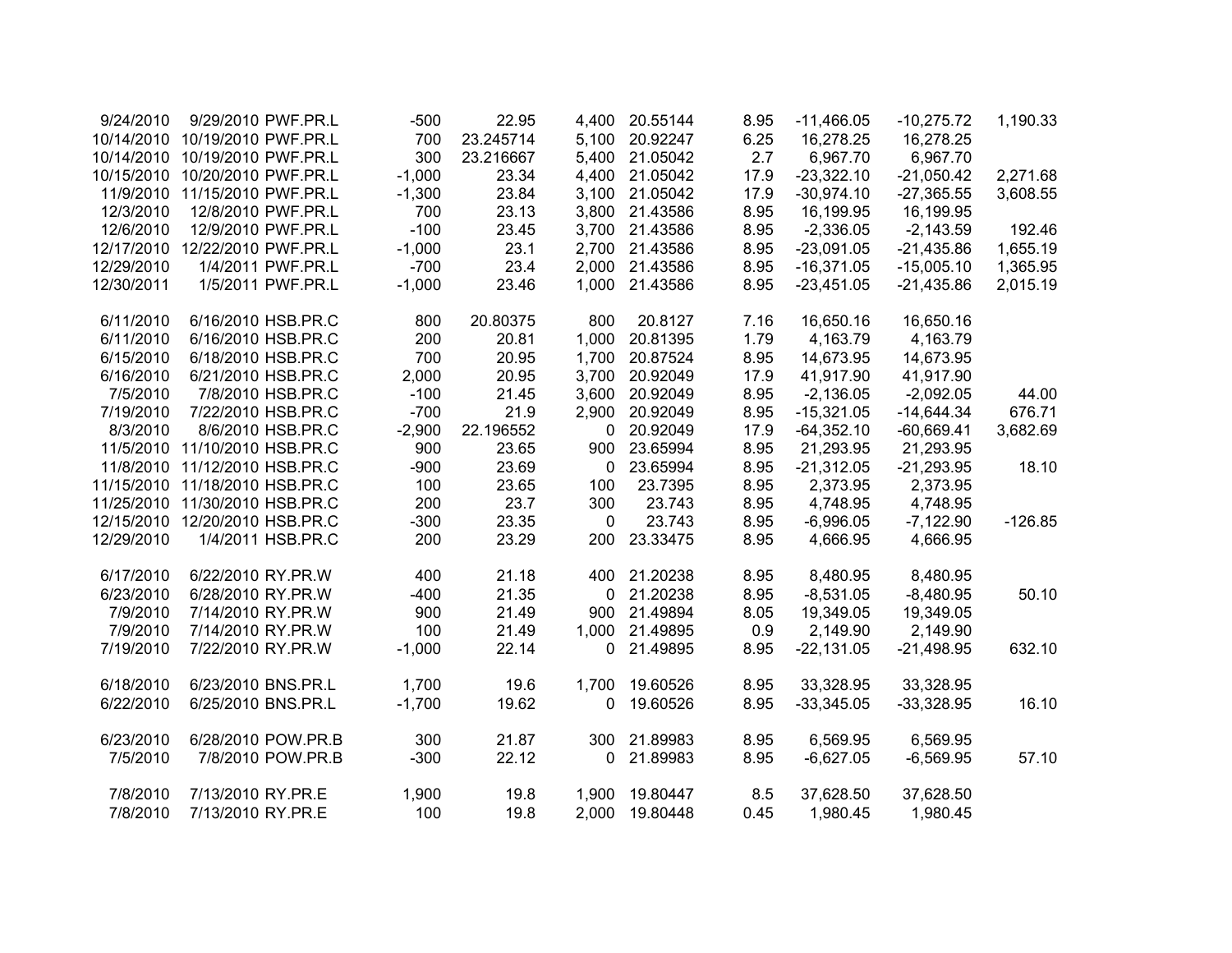| 7/9/2010   | 7/14/2010 RY.PR.E                |                    | $-2,000$ | 19.86     | 0            | 19.80448       | 17.9  | $-39,702.10$  | $-39,608.95$  | 93.15     |
|------------|----------------------------------|--------------------|----------|-----------|--------------|----------------|-------|---------------|---------------|-----------|
| 8/18/2010  | 8/23/2010 RY.PR.C                |                    | 1,700    | 20.9      | 1,700        | 20.90497       | 8.45  | 35,538.45     | 35,538.45     |           |
| 8/18/2010  | 8/23/2010 RY.PR.C                |                    | 100      | 20.89     | 1,800        | 20.90442       | 0.5   | 2,089.50      | 2,089.50      |           |
| 8/23/2010  | 8/26/2010 RY.PR.C                |                    | 2,000    | 21.06     |              | 3,800 20.98866 | 8.95  | 42,128.95     | 42,128.95     |           |
| 9/21/2010  | 9/24/2010 RY.PR.C                |                    | $-1,000$ | 22.4      |              | 2,800 20.98866 | 8.95  | $-22,391.05$  | $-20,988.66$  | 1,402.39  |
| 10/6/2010  | 10/12/2010 RY.PR.C               |                    | $-1,000$ | 22.43     | 1,800        | 20.98866       | 11.18 | $-22,418.82$  | $-20,988.66$  | 1,430.16  |
| 10/6/2010  | 10/12/2010 RY.PR.C               |                    | $-600$   | 22.44     | 1,200        | 20.98866       | 6.72  | $-13,457.28$  | $-12,593.19$  | 864.09    |
| 10/7/2010  | 10/13/2010 RY.PR.C               |                    | $-1,200$ | 22.42     | 0            | 20.98866       | 8.95  | $-26,895.05$  | $-25,186.39$  | 1,708.66  |
| 9/8/2010   | 9/13/2010 RY.PR.G                |                    | 100      | 20.9      | 100          | 20.9448        | 4.48  | 2,094.48      | 2,094.48      |           |
| 9/8/2010   | 9/13/2010 RY.PR.G                |                    | 100      | 20.9      | 200          | 20.94475       | 4.47  | 2,094.47      | 2,094.47      |           |
| 11/8/2010  | 11/12/2010 RY.PR.G               |                    | $-200$   | 22.62     | 0            | 20.94475       | 17.9  | $-4,506.10$   | $-4,188.95$   | 317.15    |
| 9/24/2010  |                                  | 9/29/2010 PWF.PR.O | 3,400    | 25.098824 |              | 3,400 25.10672 | 26.85 | 85,362.85     | 85,362.85     |           |
| 9/27/2010  |                                  | 9/30/2010 PWF.PR.O | 900      | 25.15     |              | 4,300 25.11786 | 8.95  | 22,643.95     | 22,643.95     |           |
| 9/28/2010  |                                  | 10/1/2010 PWF.PR.O | 1,000    | 25.175    |              | 5,300 25.12977 | 5.96  | 25,180.96     | 25,180.96     |           |
| 9/28/2010  |                                  | 10/1/2010 PWF.PR.O | 500      | 25.18     |              | 5,800 25.13461 | 2.99  | 12,592.99     | 12,592.99     |           |
| 9/29/2010  |                                  | 10/4/2010 PWF.PR.O | $-900$   | 25.23     |              | 4,900 25.13461 | 8.95  | $-22,698.05$  | $-22,621.15$  | 76.90     |
| 11/16/2010 | 11/19/2010 PWF.PR.O              |                    | $-600$   | 25.44     |              | 4,300 25.13461 | 8.95  | $-15,255.05$  | $-15,080.77$  | 174.28    |
| 11/25/2010 | 11/30/2010 PWF.PR.O              |                    | $-1,000$ | 25.17     | 3,300        | 25.13461       | 8.95  | $-25,161.05$  | $-25,134.61$  | 26.44     |
| 11/26/2010 |                                  | 12/1/2010 PWF.PR.O | 2,200    | 25.157727 | 5,500        | 25.14711       | 17.89 | 55,364.89     | 55,364.89     |           |
| 12/13/2010 | 12/16/2010 PWF.PR.O              |                    | $-5,400$ | 25.007963 | 100          | 25.14711       | 43.86 | $-134,999.14$ | $-135,794.40$ | $-795.26$ |
|            | 12/13/2010  12/16/2010  PWF.PR.O |                    | $-100$   | 25.09     | $\mathbf{0}$ | 25.14711       | 0.89  | $-2,508.11$   | $-2,514.71$   | $-6.60$   |
|            | 12/17/2010 12/22/2010 PWF.PR.O   |                    | 1,000    | 24.95     | 1,000        | 24.95895       | 8.95  | 24,958.95     | 24,958.95     |           |
|            | 12/20/2010 12/23/2010 PWF.PR.O   |                    | 1,000    | 24.945    |              | 2,000 24.95645 | 8.95  | 24,953.95     | 24,953.95     |           |
|            | 12/21/2010 12/24/2010 PWF.PR.O   |                    | 1,800    | 25.094444 |              | 3,800 25.02417 | 8.95  | 45,178.95     | 45,178.95     |           |
|            | 12/23/2010 12/30/2010 PWF.PR.O   |                    | 1,000    | 25.195    |              | 4,800 25.06162 | 8.95  | 25,203.95     | 25,203.95     |           |
| 9/28/2010  | 10/1/2010 IAG.PR.F               |                    | 3,000    | 24.96     | 3,000        | 24.96597       | 17.9  | 74,897.90     | 74,897.90     |           |
| 10/1/2010  | 10/6/2010 IAG.PR.F               |                    | $-1,900$ | 24.973158 |              | 1,100 24.96597 | 8.51  | $-47,440.49$  | $-47,435.34$  | 5.15      |
| 10/1/2010  | 10/6/2010 IAG.PR.F               |                    | $-100$   | 24.99     |              | 1,000 24.96597 | 0.44  | $-2,498.56$   | $-2,496.60$   | 1.96      |
| 10/5/2010  | 10/8/2010 IAG.PR.F               |                    | $-1,000$ | 25.01     | $\mathbf 0$  | 24.96597       | 8.95  | $-25,001.05$  | $-24,965.97$  | 35.08     |
| 10/7/2010  | 10/13/2010 IAG.PR.F              |                    | 1,000    | 25.1      | 1,000        | 25.10895       | 8.95  | 25,108.95     | 25,108.95     |           |
| 10/14/2010 | 10/19/2010 IAG.PR.F              |                    | $-1,000$ | 25.14     | 0            | 25.10895       | 8.95  | $-25,131.05$  | $-25,108.95$  | 22.10     |
| 11/5/2010  | 11/10/2010 IAG.PR.F              |                    | 6,300    | 25.485556 | 6,300        | 25.49427       | 54.88 | 160,613.88    | 160,613.88    |           |
|            | 11/5/2010 11/10/2010 IAG.PR.F    |                    | 600      | 25.5      |              | 6,900 25.49554 | 5.37  | 15,305.37     | 15,305.37     |           |
| 11/5/2010  | 11/10/2010 IAG.PR.F              |                    | 300      | 25.5      | 7,200        | 25.49573       | 0     | 7,650.00      | 7,650.00      |           |
|            | 11/5/2010 11/10/2010 IAG.PR.F    |                    | 300      | 25.486667 | 7,500        | 25.49569       | 2.4   | 7,648.40      | 7,648.40      |           |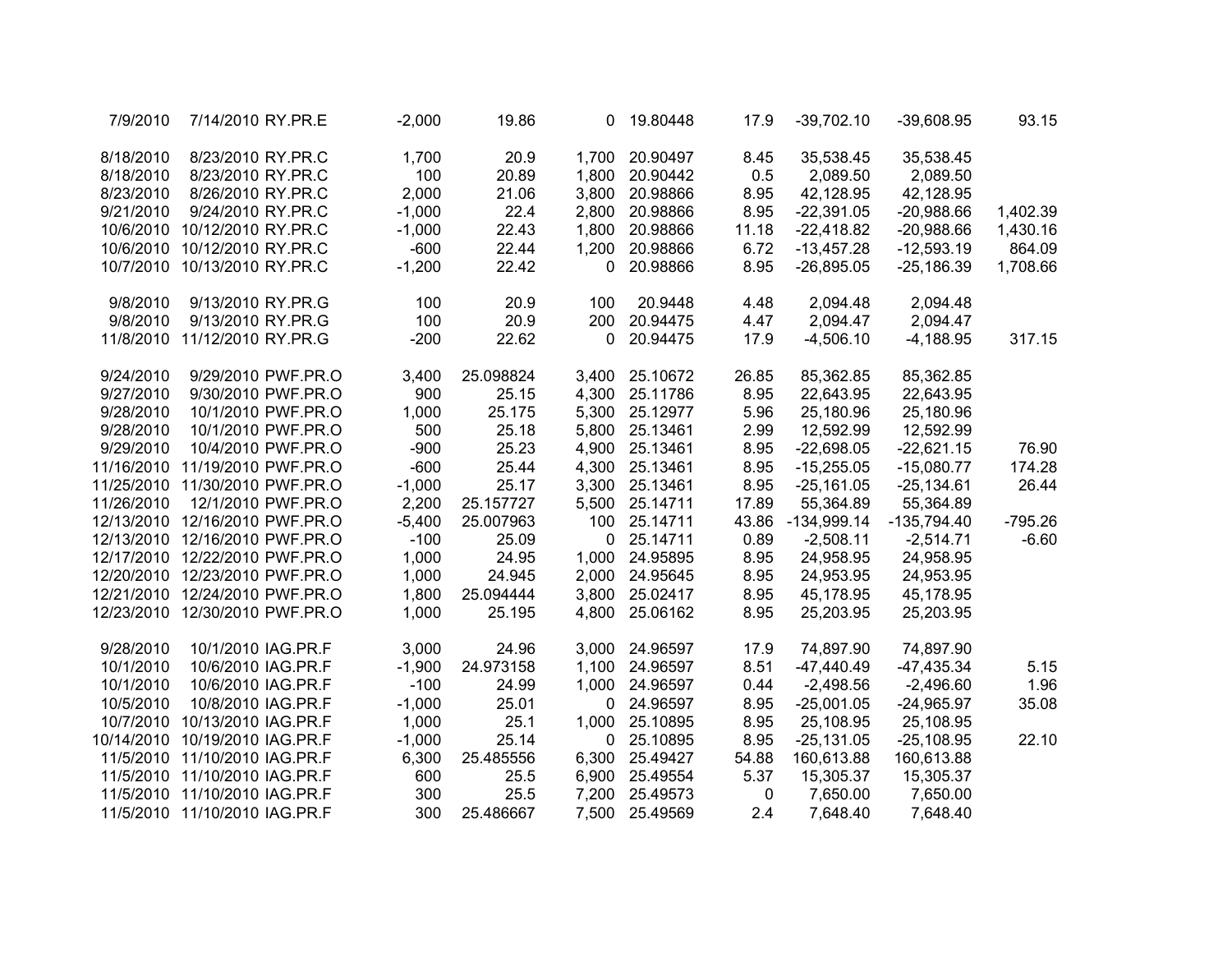|            | 12/15/2010 12/20/2010 IAG.PR.F |                                | $-1,200$ | 25.425    |             | 6,300 25.49569 | 17.9  | $-30,492.10$ | $-30,594.82$ | $-102.72$ |
|------------|--------------------------------|--------------------------------|----------|-----------|-------------|----------------|-------|--------------|--------------|-----------|
|            | 12/22/2010 12/29/2010 IAG.PR.F |                                | $-1,100$ | 25.500909 |             | 5,200 25.49569 | 8.95  | $-28,042.05$ | $-28,045.26$ | $-3.21$   |
|            | 12/23/2010 12/30/2010 IAG.PR.F |                                | $-500$   | 25.48     |             | 4,700 25.49569 | 8.95  | $-12,731.05$ | $-12,747.84$ | $-16.79$  |
| 9/29/2010  |                                | 10/4/2010 GWO.PR.M             | 900      | 24.95     | 900         | 24.95994       | 8.95  | 22,463.95    | 22,463.95    |           |
|            |                                | 10/7/2010 10/13/2010 GWO.PR.M  | 4,000    | 25.02375  | 4,900       | 25.01934       | 35.8  |              | 100,130.80   |           |
|            |                                |                                |          |           |             |                |       | 100,130.80   |              |           |
| 12/2/2010  |                                | 12/7/2010 GWO.PR.M             | $-3,200$ | 25.24375  |             | 1,700 25.01934 | 26.85 | $-80,753.15$ | $-80,061.88$ | 691.27    |
|            |                                | 12/13/2010 12/16/2010 GWO.PR.M | 5,600    | 24.602143 | 7,300       | 24.70665       | 53.7  | 137,825.70   | 137,825.70   |           |
|            |                                | 12/16/2010 12/21/2010 GWO.PR.M | $-1,000$ | 24.75     | 6,300       | 24.70665       | 14.32 | $-24,735.68$ | $-24,706.65$ | 29.03     |
|            |                                | 12/16/2010 12/21/2010 GWO.PR.M | $-400$   | 24.76     | 5,900       | 24.70665       | 3.58  | $-9,900.42$  | $-9,882.66$  | 17.76     |
| 10/1/2010  | 10/6/2010 W.PR.H               |                                | 1,000    | 24.382    |             | 1,000 24.39095 | 8.95  | 24,390.95    | 24,390.95    |           |
|            | 10/7/2010 10/13/2010 W.PR.H    |                                | 1,000    | 24.25     |             | 2,000 24.32495 | 8.95  | 24,258.95    | 24,258.95    |           |
|            | 10/14/2010 10/19/2010 W.PR.H   |                                | 600      | 24.48     | 2,600       | 24.3628        | 5.38  | 14,693.38    | 14,693.38    |           |
|            | 10/14/2010 10/19/2010 W.PR.H   |                                | 400      | 24.49     |             | 3,000 24.38095 | 3.57  | 9,799.57     | 9,799.57     |           |
|            | 10/22/2010 10/27/2010 W.PR.H   |                                | 1,000    | 24.49     |             | 4,000 24.41045 | 8.95  | 24,498.95    | 24,498.95    |           |
|            | 11/8/2010 11/12/2010 W.PR.H    |                                | 2,500    | 24.7432   |             | 6,500 24.54187 | 22.37 | 61,880.37    | 61,880.37    |           |
|            | 11/8/2010 11/12/2010 W.PR.H    |                                | 500      | 24.734    |             | 7,000 24.55624 | 4.48  | 12,371.48    | 12,371.48    |           |
|            | 10/7/2010 10/13/2010 BNS.PR.X  |                                | 1,000    | 27.56     |             | 1,000 27.56895 | 8.95  | 27,568.95    | 27,568.95    |           |
|            | 10/13/2010 10/18/2010 BNS.PR.X |                                | $-1,000$ | 27.82     |             | 0 27.56895     | 8.95  | $-27,811.05$ | $-27,568.95$ | 242.10    |
|            |                                |                                |          |           |             |                |       |              |              |           |
|            | 10/21/2010 10/26/2010 GWO.PR.L |                                | 1,300    | 24.931538 | 1,300       | 24.94531       | 17.9  | 32,428.90    | 32,428.90    |           |
|            | 10/22/2010 10/27/2010 GWO.PR.L |                                | 2,000    | 24.96     |             | 3,300 24.95692 | 8.95  | 49,928.95    | 49,928.95    |           |
| 11/4/2010  |                                | 11/9/2010 GWO.PR.L             | 1,600    | 25.006875 | 4,900       | 24.9762        | 14.54 | 40,025.54    | 40,025.54    |           |
| 11/4/2010  |                                | 11/9/2010 GWO.PR.L             | 300      | 24.99     |             | 5,200 24.97764 | 3.36  | 7,500.36     | 7,500.36     |           |
|            | 11/16/2010 11/19/2010 GWO.PR.L |                                | $-1,000$ | 25.155    |             | 4,200 24.97764 | 8.95  | $-25,146.05$ | $-24,977.64$ | 168.41    |
|            | 11/17/2010 11/22/2010 GWO.PR.L |                                | $-2,000$ | 25.1395   |             | 2,200 24.97764 | 17.9  | $-50,261.10$ | $-49,955.29$ | 305.81    |
| 11/26/2010 |                                | 12/1/2010 GWO.PR.L             | $-1,900$ | 25.171053 | 300         | 24.97764       | 17.88 | $-47,807.12$ | $-47,457.52$ | 349.60    |
| 12/6/2010  |                                | 12/9/2010 GWO.PR.L             | $-300$   | 25.1      | $\mathbf 0$ | 24.97764       | 8.95  | $-7,521.05$  | $-7,493.29$  | 27.76     |
| 12/29/2010 |                                | 1/4/2011 GWO.PR.L              | 500      | 24.7      | 500         | 24.7179        | 8.95  | 12,358.95    | 12,358.95    |           |
| 10/22/2010 |                                | 10/27/2010 PWF.PR.M            | 100      | 27.25     | 100         | 27.3395        | 8.95  | 2,733.95     | 2,733.95     |           |
| 11/2/2010  |                                | 11/5/2010 IGM.PR.B             | 1,800    | 25.248333 | 1,800       | 25.25828       | 17.9  | 45,464.90    | 45,464.90    |           |
| 11/4/2010  |                                | 11/9/2010 IGM.PR.B             | $-1,800$ | 25.27778  |             | 0 25.25828     | 8.95  | $-45,491.05$ | $-45,464.90$ | 26.15     |
|            | 11/25/2010 11/30/2010 IGM.PR.B |                                | 1,000    | 25.14     |             | 1,000 25.14895 | 8.95  | 25,148.95    | 25,148.95    |           |
| 12/2/2010  |                                | 12/7/2010 IGM.PR.B             | 3,100    | 25.24709  | 4,100       | 25.2297        | 26.85 | 78,292.83    | 78,292.83    |           |
|            | 12/17/2010 12/22/2010 IGM.PR.B |                                | $-300$   | 25.25     | 3,800       | 25.2297        | 8.95  | $-7,566.05$  | $-7,568.91$  | $-2.86$   |
|            |                                |                                |          |           |             |                |       |              |              |           |